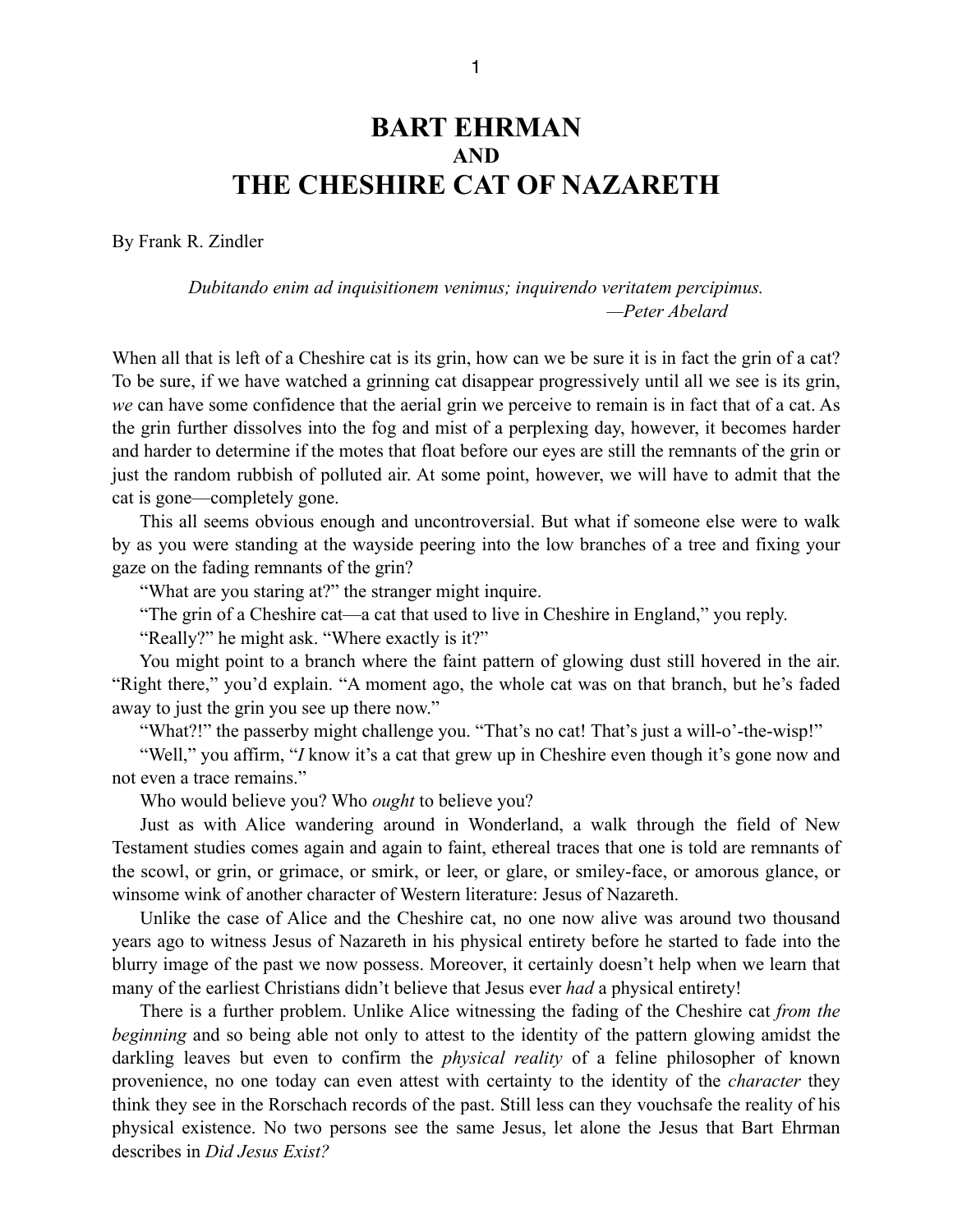One thing now seems certain to all scholars who are theologically free to follow the trail of evidence whithersoever it might lead: the original character whose jigsaw-puzzle image has fragmented and been scattered to the point where only a few pieces of the face remain in the puzzle-box of history could not possibly have been any of the Jesuses of the canonical New Testament.

 From the time of the Enlightenment it has been understood that whoever Jesus of Nazareth might have been in real life, he could not have been the miracle-worker of Matthew, Mark, Luke, and John. That is to say, he could not have performed actual miracles that violated the laws of science. The Rationalists, however, held on to the stories as being history of a sort, but history that misunderstood what was really going on. Jesus wasn't really dead in the tomb; he had merely swooned. Jesus wasn't really walking on the water; the stones just below the surface weren't visible in the fog. And so on.

 The Rationalists rescued the various gospel Jesuses from deconstructive demise for a time. But then in 1900 L. Frank Baum's wonderful *The Wonderful Wizard of Oz* was published, and the adventitious nature of Rationalist salvage efforts could eventually come to be seen as no more credible than arguments trying to prove that Emerald City isn't green because it is made of emeralds; rather, it is green due to paint pigments that exhibit high reflectance at wavelengths around 555 nanometers.

 And so began the inexorable disintegration and disappearance of the Cheshire Jesus of Nazareth—a god long believed to have been a man but now known to have been no more real a man than was the Cheshire cat a real cat. After we briefly retrace the dissolution of 'The Historical Jesus' a bit later, we shall see that insoluble epistemological problems now rule out any possibility that Bart Ehrman—still less believing Christian apologists—can save the Savior long piously believed to have come from a place called Nazareth in the Galilee.

#### **Problems Facing Historicists**

The greatest problem faced by modern questers of the Historical Jesus—the problem of lack of physical evidence—actually existed already close to the time their quarry is imagined to have lived. Practically from the beginning of the literary record still at our disposal, there were Christians—'heretics,' according to the victorious Orthodox Party—who denied that Jesus or Christ (not necessarily equivalent characters) had had any physical reality at all. This problem was made extremely embarrassing by the apparent fact that no physical remains at all existed that could attest to the historicity of any Jesus at all, let alone to the physicality of a Jesus of an unknown place called Nazareth.

 It is not surprising, therefore, to discover that a thriving industry developed for manufacture and sale of holy relics—physical objects that could in some way be made to attest to the reality of Jesus, his Twelve Disciples, his parents, his step-siblings, his miracles, as well as the very geographical stage itself on which the drama of the ages was thereby certified to have been acted out.

 Several foreskins of Jesus were produced for sacred edification of the faithful. Splinters of the True Cross, bones of the Apostles, and a mind-boggling array of artifacts soon filled the reliquaries of the churches of the Mediterranean world. All the relics were used to prove the unprovable—to bear false witness in support of a man whose existence had never been witnessed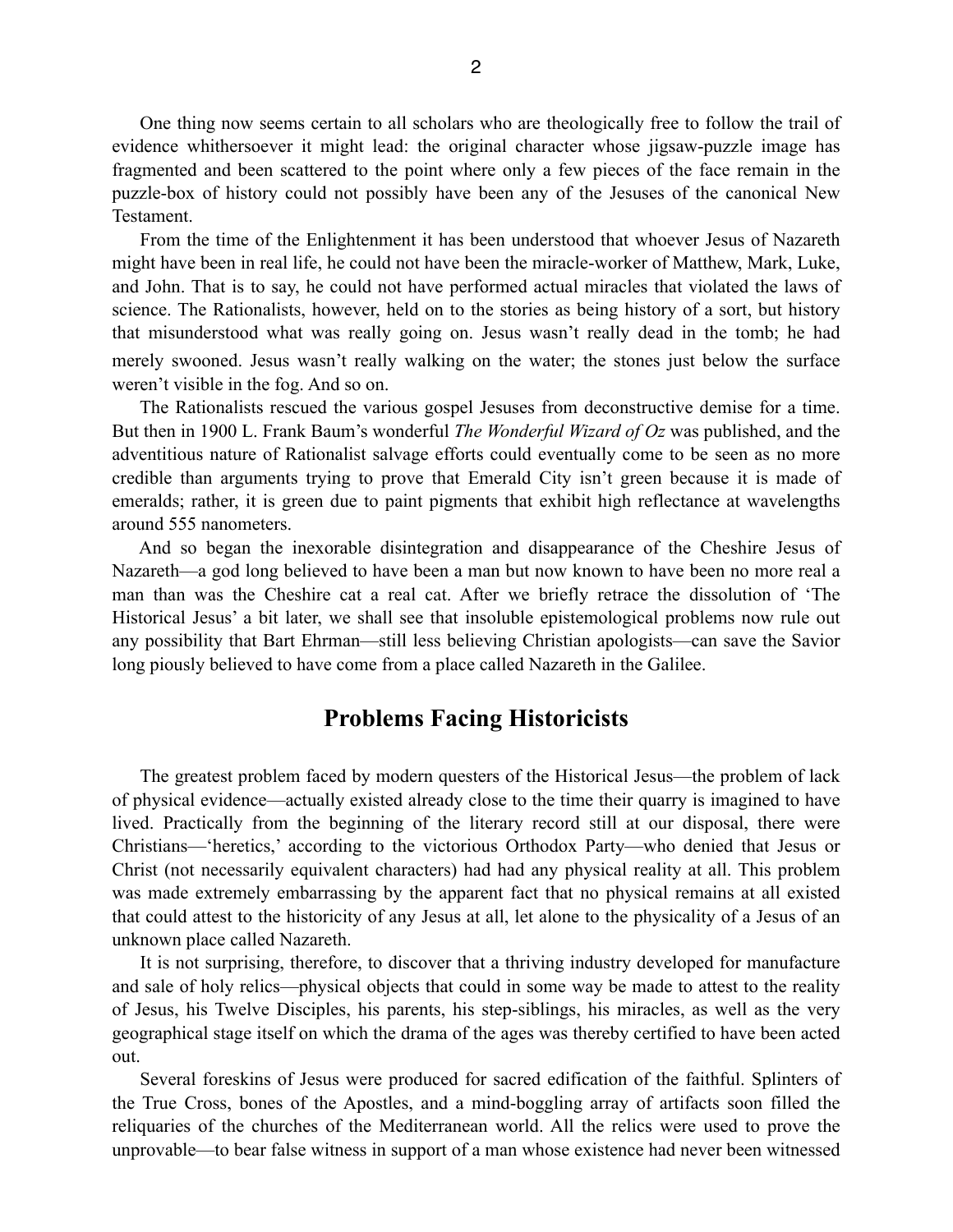by mortal man or woman. What was necessary even in ancient times has become even more necessary in modern times. Forgeries such as the Shroud of Turin, the James Ossuary, and the bones of Saint Peter at the Vatican<sup>1</sup> continue to be needed props if modern Christians are to maintain contact with the historical Jesus.

 Although there were no unbroken traditions of habitation to tie present-day sites such as Nazareth, Capernaum, Bethany, Bethphage, *etc*., to the New Testament venues of Jesus' supposed ministry, by the time of Constantine's mother Helena tour guides seem to have been doing a handsome business leading the faithful to the place where Baby Jesus was born, where Gabriel spoke to Mary, where Jesus was crucified, buried, and did everything else men do except… Well, Jesus apparently did *those* things too, but there probably would have been no tourism potential in memorializing the places where the Savior of the World did *that* sort of thing.

 Before the tour guides could show credulous Christians the holy places of the gospels, of course, names of places to venerate had to be created by the reverend evangelists themselves. One of the places, Aenon,<sup>[2](#page-2-1)</sup> was an unintentional invention resulting from dyslexia on the part of one of the authors of the Gospel of John trying to parse the sentences of a *Codex Bezae*-like manuscript of the Gospel of Luke. Nazareth was created to provide Jesus with a hometown in order to thwart the claims of the Docetists. Others, like Capernaum,<sup>[3](#page-2-2)</sup> Bethany, Bethphage,<sup>[4](#page-2-3)</sup> Bethabara, *etc*., were created for symbolic purposes. Most of the holy places of the gospels were unknown to ancient geographers and other writers.

 As shocking as these claims may seem, there is an even greater problem with which historicists must contend. In my *The Jesus the Jews Never Knew*<sup>5</sup> I have shown that there is no evidence in all of Jewish literature surviving from antiquity to show that the ancient Jews had ever heard of Jesus of Nazareth, due to the simple fact that they had never heard of Nazareth!

In recent times, René Salm<sup>6</sup> demonstrated that the city now called Nazareth was not inhabited between the end of the Bronze Age or beginning of the Iron Age and Late Roman times, and that the sites venerated by Roman Catholic Christians were the remains of an ancient necropolis—a cemetery, not the kitchen of the Virgin Mary or of anyone at all. The historicist cause was not helped at all by the Israeli archaeologist Aviram Oshri,[7](#page-2-6) who showed that

<span id="page-2-5"></span>6 René Salm, *The Myth Of Nazareth: The Invented Town Of Jesus*, Cranford, NJ, American Atheist Press, 2008.

<span id="page-2-0"></span> $1$  The bones now venerated in the basement of the Vatican are actually the bones of two men, an old woman, chickens, pigs, and a mouse, as I have shown in my essay "Of Bones and Boners: Saint Peter at the Vatican," *THROUGH ATHEIST EYES. Volume One: Religions & Scriptures* (Cranford, NJ, American Atheist Press, 2011, pp. 99—122)

<span id="page-2-1"></span><sup>2</sup> Details of how this came about can be found in my essay "Where Jesus Never Walked," *ibid*., pp. 49–50.

<span id="page-2-2"></span><sup>&</sup>lt;sup>3</sup> An account of the outrageous 'archaeological research' that has been done at the present-day site of Telḥum as well as proof that Josephus did not in fact know of a town called Capernaum can be found in *ibid*., pp. 38–44, and in my technical paper "Capernaum—A Literary Invention*," Journal of Higher Criticism*, Volume 12, No. 2, Fall 2006, pp. 1–27.

<span id="page-2-3"></span><sup>4</sup> Could there be a more appropriate place to curse a fig tree than Bethphage—'House of Figs' in Hebrew?

<span id="page-2-4"></span><sup>5</sup> Frank R. Zindler, *The Jesus the Jews Never Knew: Sepher Toldoth Yeshu and the Quest of the Historical Jesus in Jewish Sources*, Cranford, NJ, American Atheist Press, 2003. It appears that Ehrman did not read the copy of this book that I sent to him.

<span id="page-2-6"></span><sup>7</sup> Aviram Oshri, "Where Was Jesus Born?" *Archaeology*, Vol. 58, No. 6, November-December, 2005.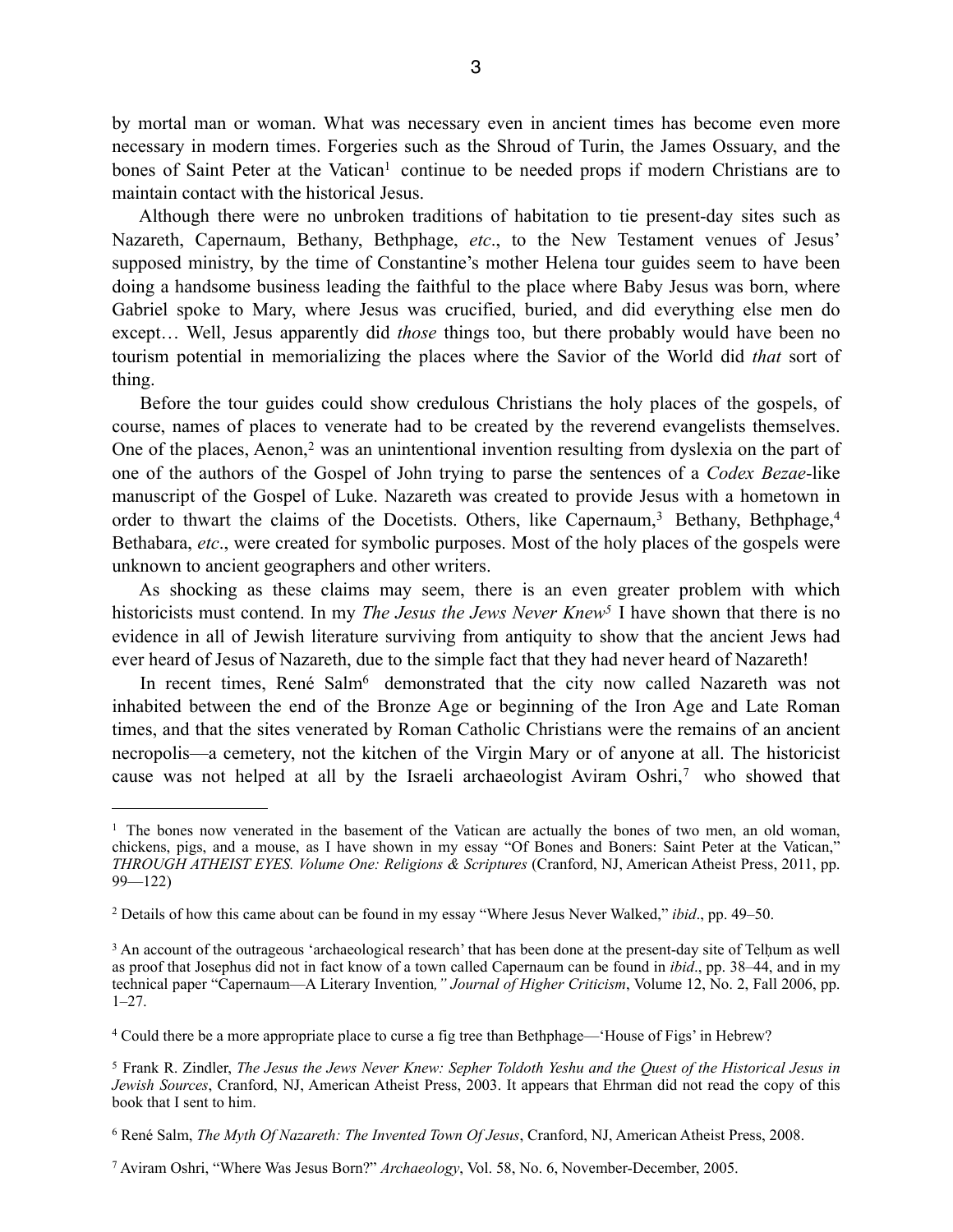Bethlehem in Judea also was not inhabited at the required time, even though a Bethlehem in Galilee was a going concern at the time in which the gospel stories are set.

 Since no ancient writers had noticed the birthing and ministry of the Son of Man, a.k.a., the Son of God, it early on became necessary to forge witnesses by interpolating the texts of writers such as Josephus. Entire compositions such as "The Correspondence of Paul and Seneca" were needed to show that the Stoics had borrowed from Paul and not the other way around as it so strongly appears.

 Perhaps most embarrassing of all, the historical Jesus never wrote anything—at least not during his lifetime. By the time of Eusebius [ca. 263–339 CE], however, Jesus had gotten around to dictating a letter in response to a letter sent to him by King Abgar of Edessa. The King, it became known, had written a letter to Jesus (now found in the *Doctrina Addaei*—'the Doctrine of Thaddaeus')[8](#page-3-0) asking him to come and heal his ills and find asylum from "the Jews." Jesus' letter basically was a dust-off, explaining that he was too busy at the moment ("I ascend again to my Father who sent me") but that he would have one of his secretaries attend to it.

 It has become obvious at this point that there is nothing outside the canonical New Testament and the New Testament Apocrypha that can serve as a database from which to construct an image even of Jesus of Anyplace-At-All. Is that sufficient to create even the image of a disembodied grin? Let us see what historicists have to work with in the New Testament.

 In the Pauline Epistles, there is no biographical material at all apart from creedal claims that the savior of the world was "born of woman" "according to the flesh"—passages that quite likely were put there to confute the Docetists.<sup>9</sup> There is nothing in the other epistles or the Apocalypse<sup>[10](#page-3-2)</sup> from which one might infer the agenda of a coffee break, let alone important biographical details. That leaves only the Book of Acts and the Four Gospels in their disenchanted, demystified, skeletal forms. Is *that* enough to satisfy the ontological needs of historicists?

 Enter The Jesus Seminar, a group of biblical scholars led by Robert W. Funk and John Dominic Crossan. Convened in 1985, the group met several times a year to evaluate the more than 1,500 sayings that have been attributed to the historical Jesus. The makeup of The Jesus Seminar slowly changed over time, and even I was able to take part in the debates for a number of years. Then, in 1993, the scholarly equivalent of detonating a nuclear warhead at a fireworks display occurred: publication of *The Five Gospels: The Search for the Authentic Words of Jesus*. [11](#page-3-3) Even though the scholars had included the noncanonical *Gospel of Thomas* in their database, a majority of them could only defend *about twenty percent* of the alleged Sayings of Jesus as likely to be authentic. (Of course, I argued that *none* of them were authentic, but being a mere geologist and neurophysiologist I repeatedly was voted down.) To this day, Fundamentalist Christians are trying to see if 'The Jesus Seminar' can be identified with 'the number of the name of the beast' of the Apocalypse—666.

<span id="page-3-0"></span><sup>8</sup> Eusebius, *Historia Ecclesiastica*, I, xiii, *ca*. 325 CE.

<span id="page-3-1"></span><sup>9</sup> See my essay "Bart Ehrman and the Body of Jesus of Nazareth."

<span id="page-3-2"></span><sup>&</sup>lt;sup>10</sup> Although an astral account of the nativity of Christ or Jesus is to be found in the twelfth chapter of Revelation, it is so symbolic and allegorical that nothing resembling biography can be gleaned therein. It is, however, the sort of nativity narrative one might expect for a divine figure.

<span id="page-3-3"></span><sup>11</sup> Robert W. Funk, Roy W. Hoover, and The Jesus Seminar, *The Five Gospels: The search for the Authentic Words of Jesus*, NY, Macmillan Pub. Co., 1993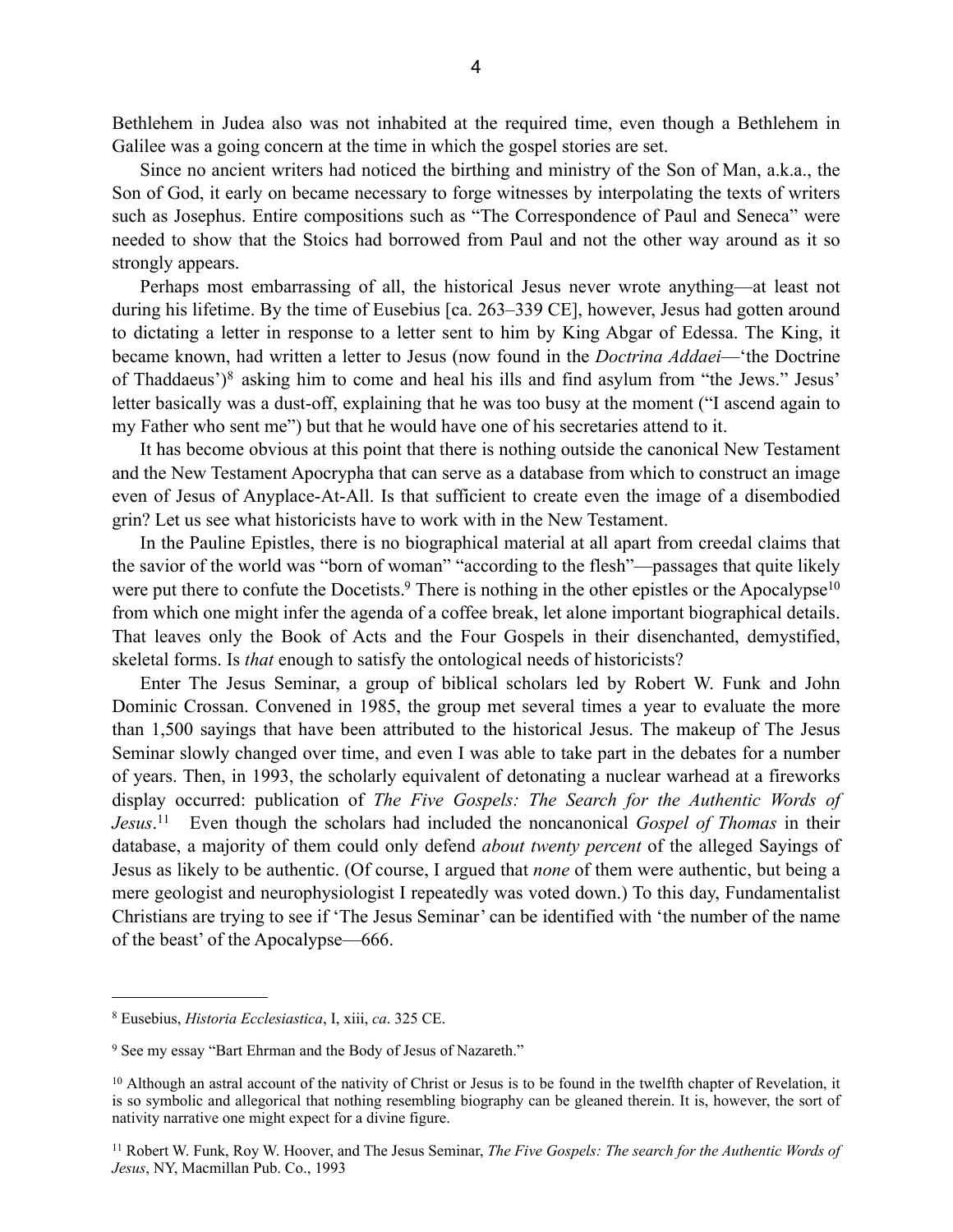*The Five Gospels* were followed in 1998 by *The Acts of Jesus: The Search for the Authentic Deeds of Jesus[.12](#page-4-0)* The findings this time were fairly predictable. Jesus did not rise bodily from the dead, the empty tomb is a fiction, Jesus did not walk on water, *etc*. Just as predictably, a majority felt that Jesus had been born in Nazareth, not Bethlehem, at the time of Herod the Great. His mother's name was Mary, his father's name might not have been Joseph, and so on.

 While The Jesus Seminar did not succeed in what I had expected would be a complete dismantling and deconstruction of the gospel Jesuses, it was the beginning of the end of the historical Jesus. One of the more important scholars who had taken part in the deliberations was Dennis Ronald MacDonald. He had discovered copious evidence that there had been a considerable amount of imitation of Homer's Odyssey in the Gospel of Mark and other early Christian literature such as *The Acts of Andrew*. This means that at the same time that The Jesus Seminar was showing that the great majority of the sayings attributed to Jesus were not authentic, MacDonal[d13](#page-4-1) was showing that a substantial amount of the Jesus storyline was not authentic either.

 While MacDonald was busy identifying Homeric imitations in the Second Gospel (Augustus Caesar's was the first), I was focusing on the so-called Q-Document, the hypothetical sayings gospel from which most of the sayings of Jesus had been derived in the construction of the gospels of Matthew and Luke.

 Whereas Ehrman argues that Q is an independent witness of Jesus, I, would argue that although it came to include material about John the Baptist and rudimentary narrative, it began merely as a list of wise sayings or proverbs. Perhaps it was used in some ancient school or other and then became attributed to Jesus fairly early in the manufacturing of gospels. How can I say this?

 My answer will probably seem even more shocking than my claim. If Q was a true listing of the wise sayings of Jesus, then Ehrman could probably argue that Jesus had been well educated in Greek literature—including Aesop's Fables! In fact, Jesus had had such a good Hellenisic education that he even quoted Aesop in one of his sayings that is reported in Q and adapted as Matthew 11:17 and Luke 7:32.

Luke 7:32: "They are like unto children sitting in the marketplace, and calling one to another, and saying, *We have piped unto you, and ye have not danced*; we have mourned to you, and ye have not wept.

 Mat 11:17And saying, *We have piped unto you, and ye have not danced*; we have mourned unto you, and ye have not lamented.

<span id="page-4-0"></span><sup>12</sup> Robert W. Funk and the Jesus Seminar, *The Acts of Jesus: The Search for the Authentic Deeds of Jesus*, San Francisco, HarperSanFrancisco, 1998.

<span id="page-4-1"></span><sup>13</sup> Dennis Ronald MacDonald, *Christianizing Homer: The Odyssey, Plato, and The Acts of Andrew*, New York, Oxford University Press, 1994; Dennis R. MacDonald, *The Homeric Epics and the Gospel of Mark*, New Haven, Yale University Press, 2000.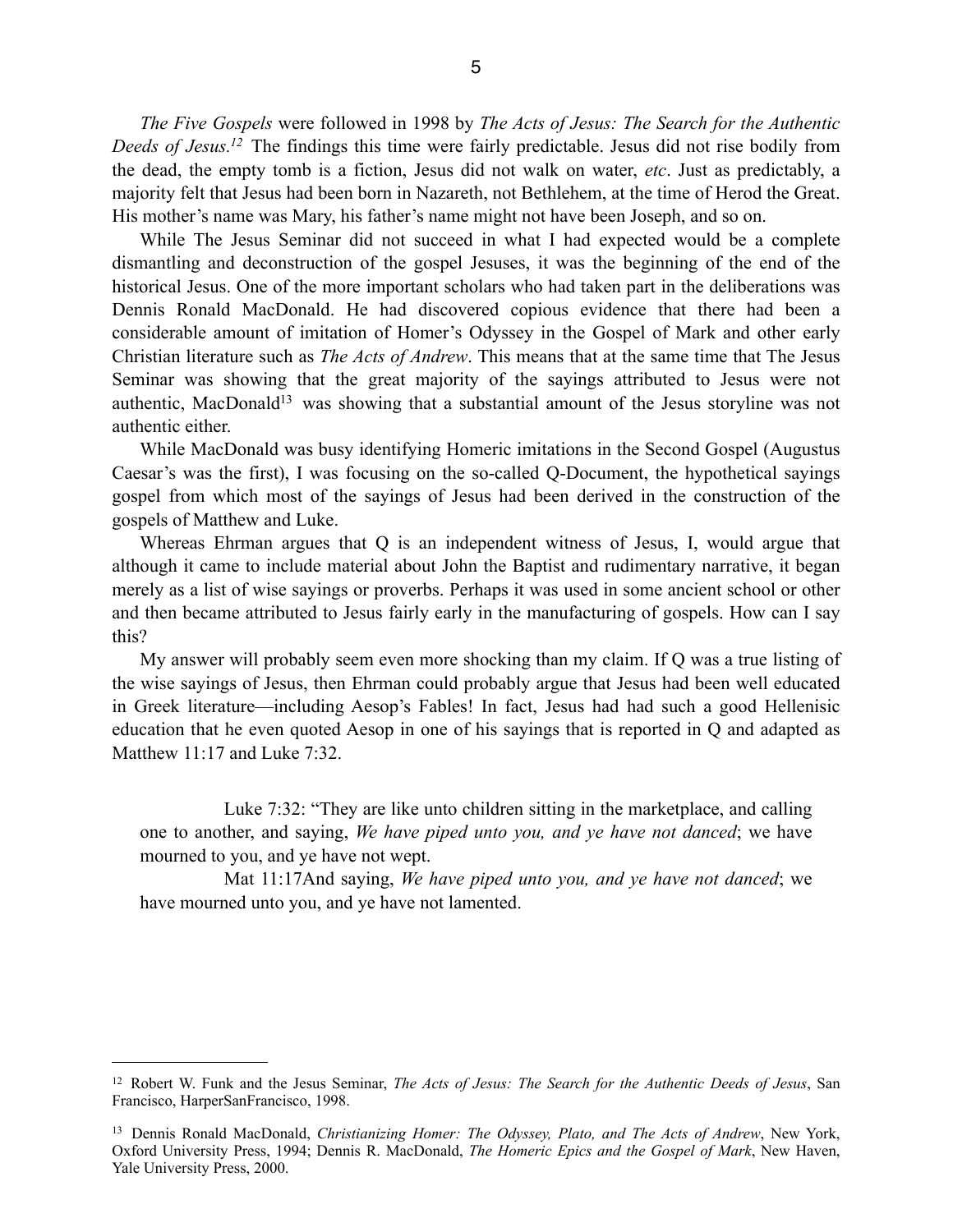This passage incorporates a phrase from the Fables of Aesop, the fable of the "Fisherman Piping to the Fish" (Babrius 9 = Perry 11).<sup>[14](#page-5-0), [15](#page-5-1)</sup> In the fable, the fisherman plays his flute to attract fish, but it doesn't work. So, he throws his net into the water and brings up many 'dancing' fish: "When I piped you would not dance, but now you do so merrily."

 As suggestive as the Aesop evidence might be to indicate that the Q sayings collection originally had nothing to do with Jesus of Nazareth—Q material then being unavailable for Ehrman's use—evidence from the Nag Hammadi 'Library' shows how originally non-Christian sayings actually came to be attributed to Jesus. James M. Robinson, the editor of the Nag Hammadi materials published in English, tells us that

 The Nag Hammadi library even presents one instance of the Christianizing process taking place almost before one's eyes. The non-Christian philosophic treatise Eugnostos the Blessed is cut up somewhat arbitrarily into separate speeches, which are then put on Jesus' tongue, in answer to questions (which sometimes do not quite fit the answers) that the disciples address to him during a resurrection appearance. The result is a separate tractate entitled The Sophia of Jesus Christ. Both forms of the text occur side by side in Codex III.[16](#page-5-2)

 With so much of the 'Historical Jesus' now having been pared away we may imagine his total dissolution. For nearly two centuries, one scholar after another has claimed that this or that feature of the 'Life of Christ' was borrowed from some Pagan source, adapted from the Hebrew scriptures or Septuagint, modeled after Homer, other divinities, *etc*. A large part of 'Jesus' can be seen to be 'The New Moses' or 'New Elijah,' and it is easy to see how all the Old Testament 'predictions' of Jesus were actually the seeds that sprouted and turned into the various Jesuses of the various gospels.

 Certainly, it is not possible to prove such a thesis in an essay such as this. Nevertheless, a fair number of scholars are busily at work adducing evidence to show that practically every detail of the Jesus biography is either borrowed and adapted from non-Christian sources, modeled after them, or was the creative fallout from ancient theopolitical equivalents of nuclear wars of attrition. What if these scholars succeed?

 What will historicists such as Bart Ehrman do if it can be clearly demonstrated that eighty or ninety percent of the 'biography' of Jesus is bogus in the sense that it was created *ad hoc* to create a terrestrial itinerary for a heavenly being sojourning on our sublunary sphere? Some years ago I sent a questionnaire polling fellow members of The Jesus Project in which one question read something like "If it could be clearly demonstrated that the entirety of the gospel Jesus biography was inauthentic, would you still believe in the Historical Jesus? If 90%? If 80%? ...

<span id="page-5-0"></span><sup>14</sup> Ben Edwin Perry, *Aesopica: A Series of Texts Relating to Aesop or Ascribed to Him or Closely Connected with the Literary Tradition That Bears His Name*, *Vol. One: Greek and Latin Texts*, Urbana, Univ. Illinois Press, 1952, p. 326

<span id="page-5-1"></span><sup>&</sup>lt;sup>15</sup> I was surprised to discover that John S. Kloppenborg, the famous Q authority, was unaware of this Aesop borrowing. Neither his *Q Parallels* (Sonoma, Polebridge Press, 1988) nor *The Critical Edition of Q* with James M. Robinson and Paul Hoffmann (Minneapolis, Fortress Press, 2000) notes the Aesopic origin of Q 7:32b.

<span id="page-5-2"></span><sup>16</sup> James M. Robinson, *The Nag Hammadi Library*, 3rd rev. ed. (San Francisco: Harper, 1988), pp. 8-9.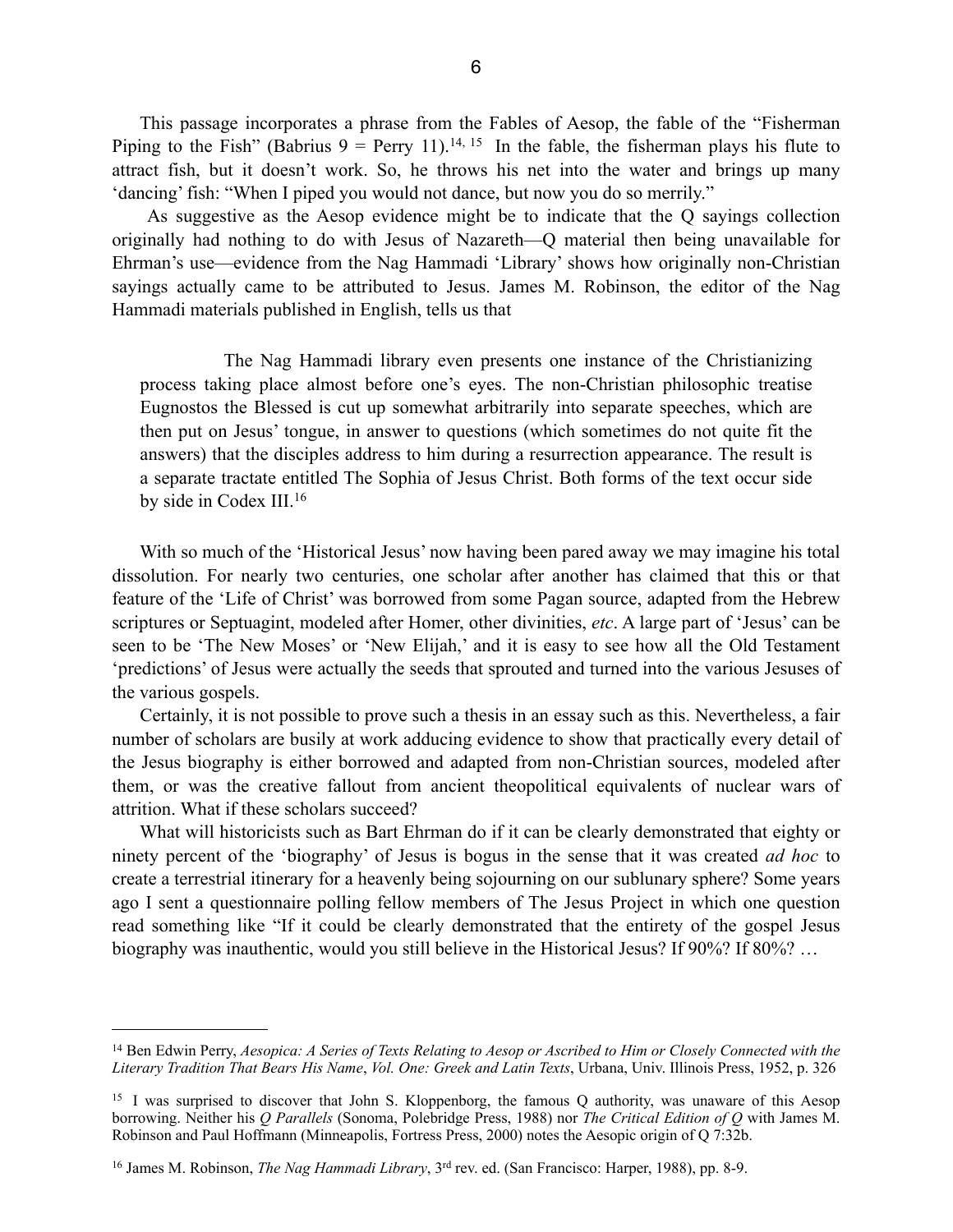To my astonishment, more than one of those hard-headed, secular scholars indicated that they would continue to believe in the Historical Jesus even if his entire biography were proven to be a fiction!

## **What Historicists Must Try To Do**

 Having no authority more credible than the fabled witness of the disembodied grin of a Cheshire cat, historicists must look to see if there are any dots or spots or splotches in the blurred and broken image of the past that they can connect in such a way that it can produce a convincing and unambiguous picture of even a *character* they might call Jesus of Nazareth. Then, the picture must be sharp enough to convince not just themselves but skeptics as well that the character was an actual man—*not just a description of a character in a work of fiction*. And most importantly: they must take care to insure that the picture at which they gaze is not their own image in a mirror.

 Throughout the ages, millions of men and women have been able to convince themselves and others not only of the identity of a pattern (actually, *patterns*) of traces that they identify as the spoor of Jesus of Nazareth, but also of his physical reality in Palestine around the turn of the era. Bart Ehrman is but one of millions of Alices who have affirmed an antecedent physical reality behind the grins they have strained to see. He must find his virtual quarry not amongst the leaves of trees, of course, but rather amidst the leaves of codices and papyrus rolls. The James Ossuary and the Shroud of Turin can no longer be called as witness to the 'physical entirety' of Jesus of Nazareth.

 The image historicists in desperation try to see is made more difficult to descry by the fact that the miracles ascribed to Jesus of Nazareth—what for Christian critics are the most illuminating features of the image—must be masked or eclipsed in the image at the outset. As a secular scholar who must always submit himself to the rule of reason, Ehrman knows that if he accepts the stories of Jesus of Nazareth raising the dead, healing the sick at a distance, walking on the water, *etc*., he must then admit not only the possibility but the probability that all the miracles attributed to Asclepius, Dionysus, Isis, Buddha, Allah, and thousands of other divinities who have been worshipped and talked about since the Stone Age are just as credible. He probably also knows that he must not fall into the old Rationalist error of trying to find 'rational' explanations for the 'miracles' lodged in narrative frameworks that to all appearances are fairytale fictions.

 Once all the wonders and marvels have been removed from the canonical gospels, what remains for historicists to use to demonstrate the historicity of a Jesus of Anywhere-At-All? What must they do?

 Let us remember, as bearer of the historicist banner, Ehrman has to stake everything on the gospels and other documents of the canonical New Testament because there are no eyewitnesses or contemporary writers who could vouch for the existence of Jesus *or any of his twelve*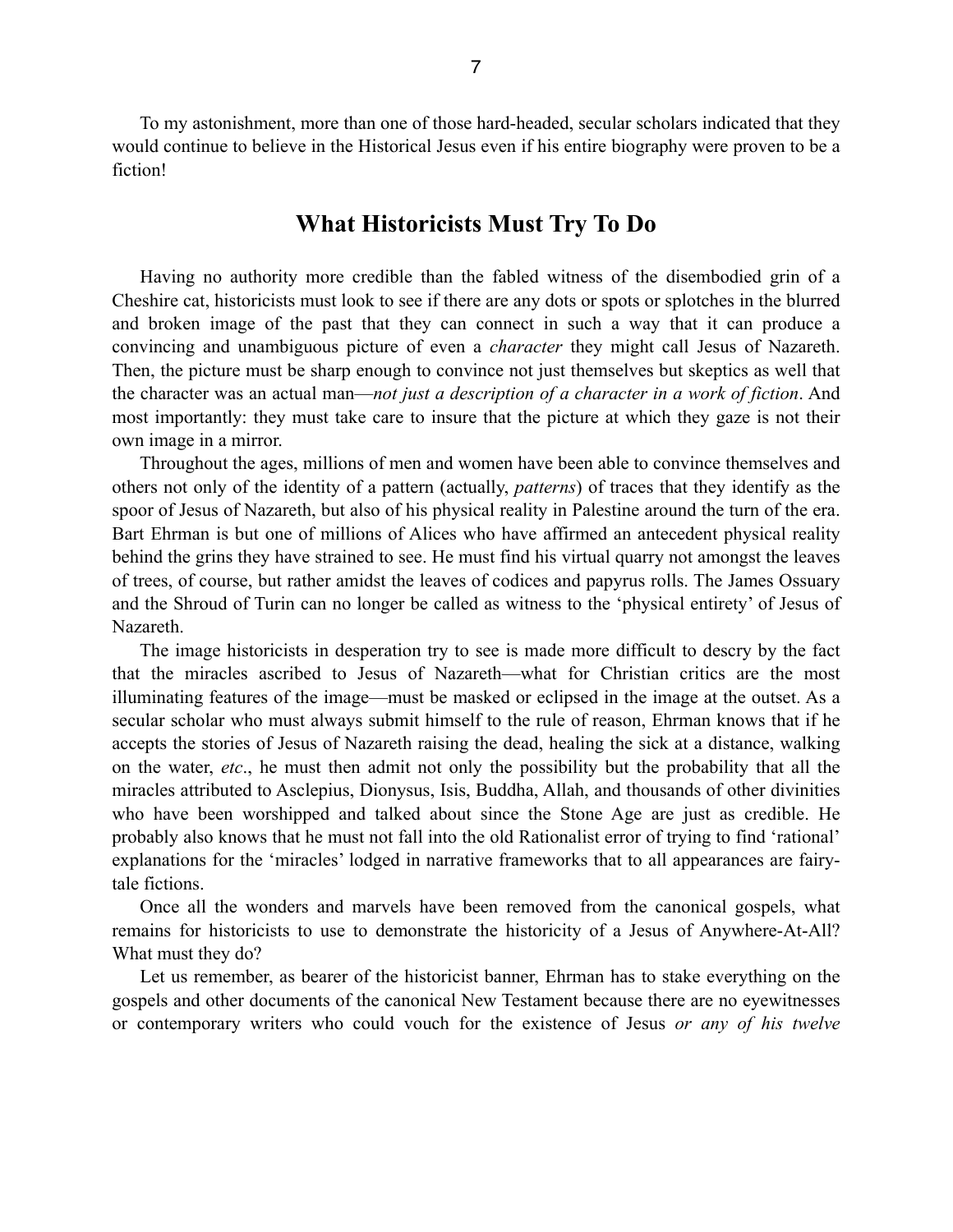*disciples/apostles*. [17](#page-7-0) Moreover, despite the thousands of fake relics ranging from body parts of Jesus and John the Baptist to splinters of the True Cross, no genuine physical materials are reliably traceable to Jesus of Anywhere-At-All. And then there is a further problem—a somewhat amusing one.

 No one in early times ever described his physical appearance—even though according to 1 Corinthians 15:6 Jesus appeared to five hundred people at the same time. How did everyone know it was Jesus of Nazareth they were gawking at? How did they recognize him? Perhaps he announced himself in the words of Bart Ehrman<sup>[18](#page-7-1)</sup>—"I am Jesus from a one-dog town called Nazareth"? Surely, if all five hundred had seen Jesus when he had been alive, someone would have left a record of what he looked like. But then, even if none of the 'witnesses' had ever known Jesus when he was alive, wouldn't some of them have left a record of what his virtual image had looked like? But then again, Saint Paul himself—apparently on face-to-virtual-image speaking terms with Jesus—is curiously silent concerning the visual details of his visions. Only rather late in the story did Christians begin to imagine just exactly what Jesus looked like. Is it unreasonable to ask historicists if he was tall or short? Slim or stocky? Black-haired or blonde as in portraits painted by German Lutherans? Was his hair long and curly, or short and kinky?

 The gospels are the historicists' last hope. For, in spite of the existence of many Jewish, Greek, and Roman authors living and writing at the turn of the era and having reason to take notice of Jesus, none of them mentioned either Jesus or Nazareth. Even more inexplicable: if the Twelve Disciples/Apostles had done anything at all to evangelize the world, *they* would have been noticed even if their master had spent most of his life in the cave in which he is imagined to have been born.

 Surely, if Jesus of Nazareth had been real, Philo of Alexandria [20 BCE–50 CE] would have known about him and his disciples. Philo was a major developer of the Logos theory of Platonism, Stoicism, and Christianity. He had intimate ties to the goings on in Jerusalem, as his nephew Marcus Julius Alexander was the husband of the Herodian Princess Berenice who is mentioned in the twenty-fifth chapter of Acts. His other nephew Tiberius Julius Alexander became procurator of Judea [*ca*. 46-48] under Claudius. *Unless what Jesus and the Apostles were doing had no religious significance, Philo should have noticed them*. Historicists must try to find an answer to this problem that is more compelling than the answers one might get from a Josh McDowell or a Lee Strobel.

 Justus of Tiberias [*second half of first century*], the great rival of Josephus living just fifteen miles from Nazareth as the angel flies, could not have been ignorant of Jesuine traditions in Galilee had there been any. Moreover, the evangelists Matthew, Mark, and Luke should have

<span id="page-7-0"></span><sup>&</sup>lt;sup>17</sup> The absence of historical evidence of the Twelve is even more significant than the lack of evidence for Jesus. After all, what exactly would have been reported of Jesus if he didn't do any of the miracles? The apostles, however, had as their main function attracting the attention of the Roman world. My essay "The Twelve: Further Fictions From the New Testament" [*Through Atheist Eyes*, Vol. I, pp. 81-98] examines this problem in some detail. I don't know if Ehrman simply did not read this essay in his obviously hasty preparation for *Did Jesus Exist?* or if he was unable to answer my argument and so avoided mentioning it.

<span id="page-7-1"></span><sup>&</sup>lt;sup>18</sup> "Nazareth was a little one-horse town (not even that; it was more like a one-dog town) that no one had ever heard of, so far as we can tell, before Christianity.*" Did Jesus Exist?,* page 189.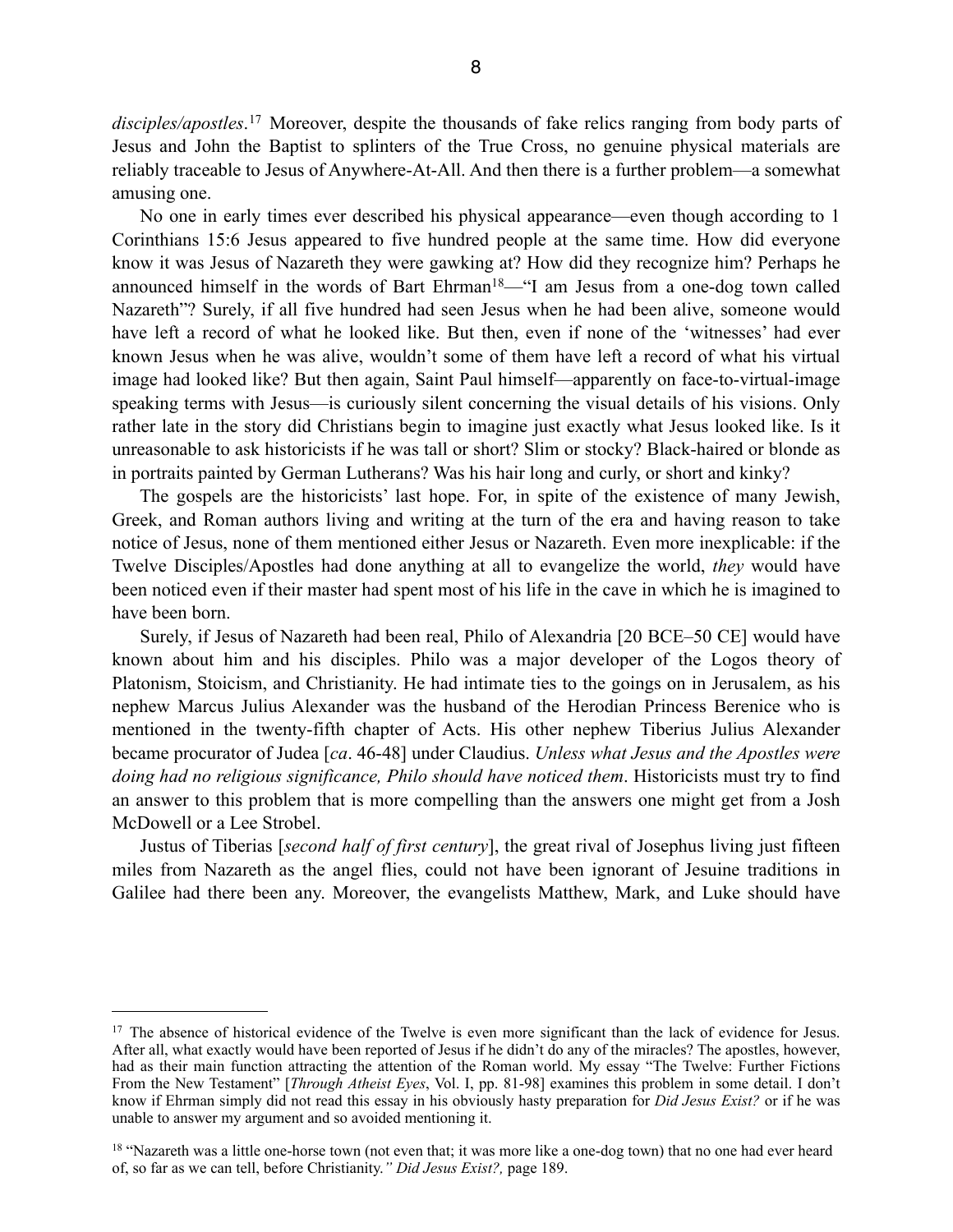mentioned the controversial new city of Tiberias**[19](#page-8-0)** had they ever been in the Galilee themselves and if Jesus had ever done anything there as claimed by the evangelist John.

 Although the works of Justus of Tiberias were not preserved, Photius, Patriarch of Constantinople [*ca*. 810-893] published a great volume of book reviews called the *Bibliotheca* in which he commented on one of the writings of Justus, *The Chronicles of the Kings of the Jews*. Obviously disappointed by the work, he sadly recorded that "of the advent of Christ, of the things that befell him one way or another, or of the miracles that he performed, [Justus] makes absolutely no mention" (Codex 33, my translation][.20](#page-8-1)

 Historicists must try to make up for the fact that no biographical material at all is found in the Pauline Epistles except for the disputed "Brother of the Lord["21](#page-8-2) of Galatians 1:19. Even if Ehrman is correct about "Brother of the Lord" meaning "Brother of Jesus,["22](#page-8-3) however, we must wonder why that would be significant. After all, in the Gnostic traditions Jesus had a *twin* brother named Thomas! If James be accepted on flimsy evidence to be a brother of Jesus, what reason might we give for rejecting Thomas as his twin brother? Of course, some historicists might accept *both* James and Thomas, provided that Thomas be a fraternal twin, not an identical twin. It seems, however, that all historicists are faced with a dilemma. They must decide if the Catholics are correct—that Jesus had no full siblings at all—or that a Gnostic-*cum*-Protestant position must be defended: Jesus had brothers and sisters and a twin!

 Although historicists need solid evidence to prove their Jesus, we must not fail to keep in mind that they are limited to the New Testament as a source of information concerning Jesus of Nazareth. To make matters worse, most of the data contained in the canonical New Testament are not of any use at all.

 So, to return to the Epistles: No Jesuine biography can be found in the non-Pauline epistles including the one supposed by some to have been written by James the disputed brother of Jesus. Although "The General Epistle of James" is often supposed to have been written by a certain

<span id="page-8-1"></span><sup>20</sup> *Photius of Constantinople. Myriobiblon Sive Bibliotheca*. In Vol. 103, cols. 65-66 of *Patrologia Graeca.* Edited by J.-P. Migne (Paris, 1857–1886).

<span id="page-8-0"></span><sup>19</sup> When Herod Antipas founded Tiberias as a Roman city sometime around 20 CE, he violated Jewish ritual law by building it on the top of graves. At the time Jesus should have been traveling in the area, there would have been great and noisy tumult concerning the propriety of Jews living in the new city. Curiously, there is no record of anyone asking Jesus for his opinion about the city, which is mentioned only in the Gospel of John. In John 6:1 the *Sea* of Tiberias is mentioned simply as another name for the Sea of Galilee. In John 6:23, the city of Tiberias is mentioned simply as a departure point for boats needed in the narrative. The Sea of Tiberias is mentioned once more in the anti-Docetic appendix added later to the Gospel, in the first verse of chapter 21. Nowhere is there any hint that the authors of this gospel had any real knowledge of the city and the religious controversy engulfing it at the time Jesus should have been in the neighborhood.

<span id="page-8-2"></span><sup>21</sup> I have argued [*The Jesus the Jews Never Knew*, pp. 75–88] that "Brother of the Lord" being understood as signifying "Brother of Jesus" is an anachronism dating from a later period when "Lord" had become an epithet or title of Jesus alone not just of Christ or Christ-Jesus. In the LXX—the 'Old Testament' for most early Christians it would appear—the word *Kyrios* ('Lord') was used as a pronounceable substitute for the unpronounceable powername *Yahweh*. In the Hebrew Bible, the name is written as a so-called Tetragrammaton—the four unpronounceable letters YHWH usually being written in Paleohebrew script. When the Hebrew text had to be read aloud, under pain of death [Leviticus 24:16] YHWH must never be pronounced correctly (*Yahway* or *Yahweh*). Instead, the Hebrew word *Adonai* ('my Lords') was spoken in its place.

<span id="page-8-3"></span>When YHWH had to be *transcribed* into Greek, however, the magical, secret name of God could not be spelled out with all its vowels showing. So the substitute word 'Adonai' was *translated* into Greek as *Kyrios*. I have argued that "Brother of the Lord" probably referred to a brotherhood of monk-like ascetics in special service to Yahweh. How this brotherhood became associated with early Christianity is unclear.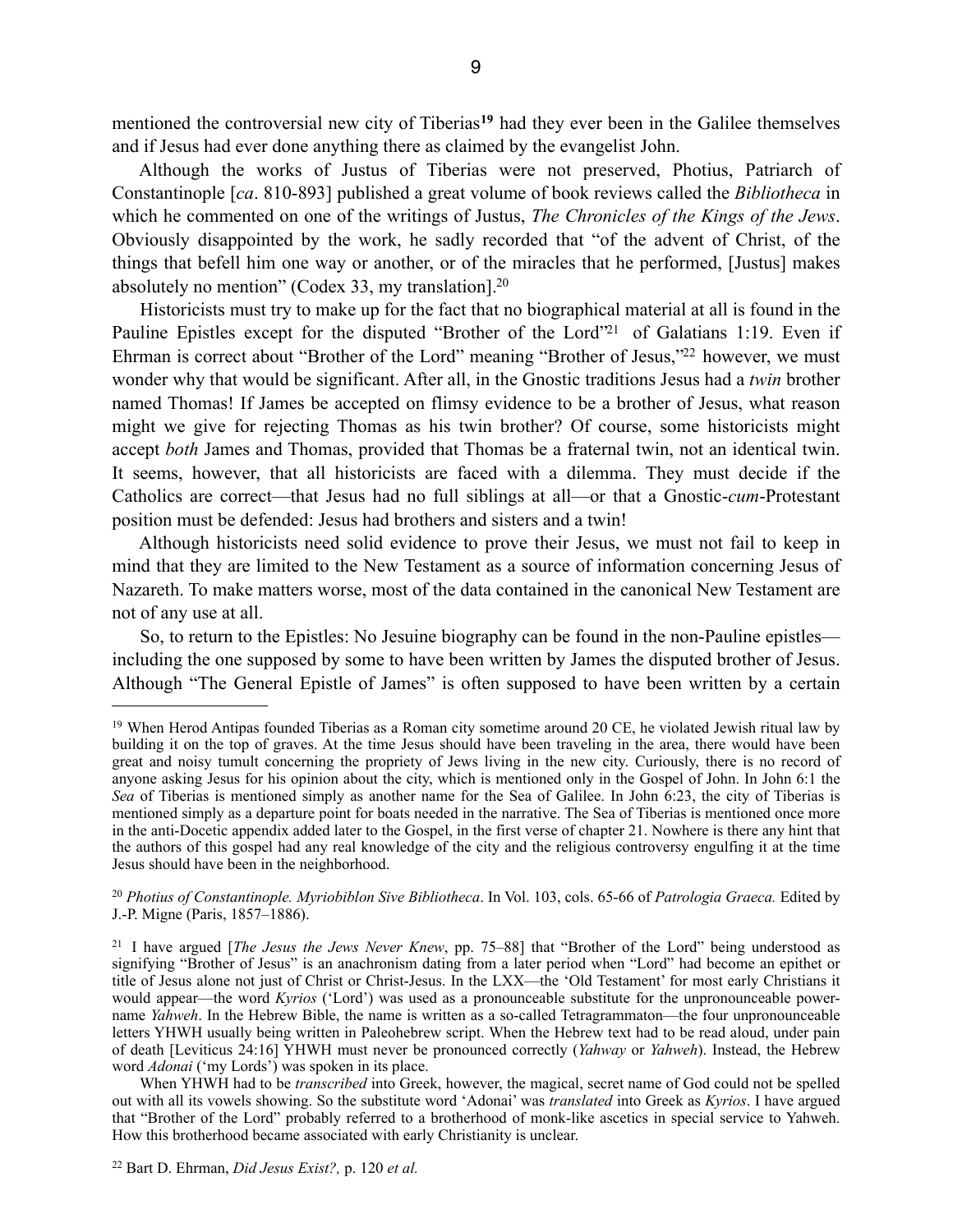James the physical brother of Jesus, its author curiously does not even hint at any such privileged position. He does not begin his letter with anything at all resembling "James, a servant of God relaying to the twelve tribes the directives of his big brother Jesus the Messiah."

 Instead, the letter begins "James, a servant of God and of the Lord Jesus Christ to the twelve tribes which are scattered abroad, greeting." Then follows what can only be described as an essay in Stoic philosophy.[23](#page-9-0) (We may note that this is the infamous "Epistle of straw" against which Martin Luther railed.)

 An interesting feature of this letter is *the complete absence of any reference to Jesus as a man or as the Messiah of the Jews*. We have merely the formulaic "Lord Jesus Christ." Whatever the title 'Christ' may have meant to this author, it seems impossible to read any messianic reference into it. To be sure, there is an apocalyptic purpose to this piece, but it looks very much like an adaptation of Stoic eschatology to Christian use.

 The database available to historicists is shrunken further if, as we must, we eliminate the pseudopauline Epistle to the Hebrews. The first chapter does not even mention Jesus by name, but rather speaks of "The Son who is the effulgence of God's splendour and the stamp of God's very being, and sustains the universe by his word of power." [Heb 1:3, NEB]. In this verse it is rather difficult to make out the image of a fellow who just a few decades earlier had been living in "a one-dog-town" that no one had ever heard of.[24](#page-9-1)

 Can this "Son" be Jesus of Nazareth? Can this Son have been the physical Christ (Messiah) of the Jews? *That* Christ has to be anointed with *real* oil. But we learn in verse 9 that this Son assumed by historicists to be equivalent to Christ who in turn is equivalent to Jesus—has been anointed (*echrisen*) in heaven, not on earth. Moreover, the anointment is not with olive oil and

 If Jackson-McCabe is correct, this eliminates the Epistle of James from the database available for reconstructing the Historical Jesus. Interestingly, by placing the Jewish Christian author after the collecting of Paul's letters, he provides us with another example of Jewish Christianity being later than what has come to be viewed as proto-Orthodox Christianity.

<span id="page-9-1"></span> A variety of views on the nature and significance of this epistle can be found in the symposium volume *Matthew, James, and Didache: Three Related Documents in Their Jewish and Christian Settings*, edited by Huub van de Sandt and Jürgen K. Zangenberg, Symposium Series No. 45, Atlanta, Society of Biblical Literature (2008).

<span id="page-9-0"></span><sup>23</sup> A masterful analysis of the Stoic dimensions of the Epistle of James is to be found in *Logos and Law in the Letter of James: The Law of Nature, the Law of Moses, and the Law of Freedom*, by Matt A. Jackson-McCabe (Supplements To Novum Testamentum 100, Atlanta, Society of Biblical Literature, 2001). Although the author accepts the historicity of 'James the Brother of Jesus' and the priority of Jewish Christianity, he nevertheless demonstrates the pseudonymity of the letter. He concludes his analysis on page 253 with the observation that

James's interaction with Pauline ideas provides a secure basis for locating it [the letter] within early Christianity. More specifically, the Letter of James was produced in some circle of Christians for whom the Torah remained the central expression of love of God, and thus a critical criterion for inheriting the promised kingdom that would be given to the "twelve tribes" at the Parousia of the messiah, Jesus. Its precise date and provenance, however, remain elusive. Clearly it was not written prior to Paul's activity; and if it does assume some collection of Paul's letters, this would likely place it well after Paul's death, and thus after the death of James the brother of Jesus ca. 62 CE. In fact, while the letter's emphasis on the Torah seems consistent with our evidence for Jesus's brother, its enlisting, to this end, of the Stoic view of law seems more consistent with later developments in the Christian debates about the Torah. All things considered, it seems most plausible to view James as a pseudonymous work, written in the late first or early second century, perhaps in Syria or Palestine. In any case, the Letter of James provides important, if all too rare evidence for a form of the Christian movement where soteriology centered not on rebirth through "the Gospel," but on observance of the Torah.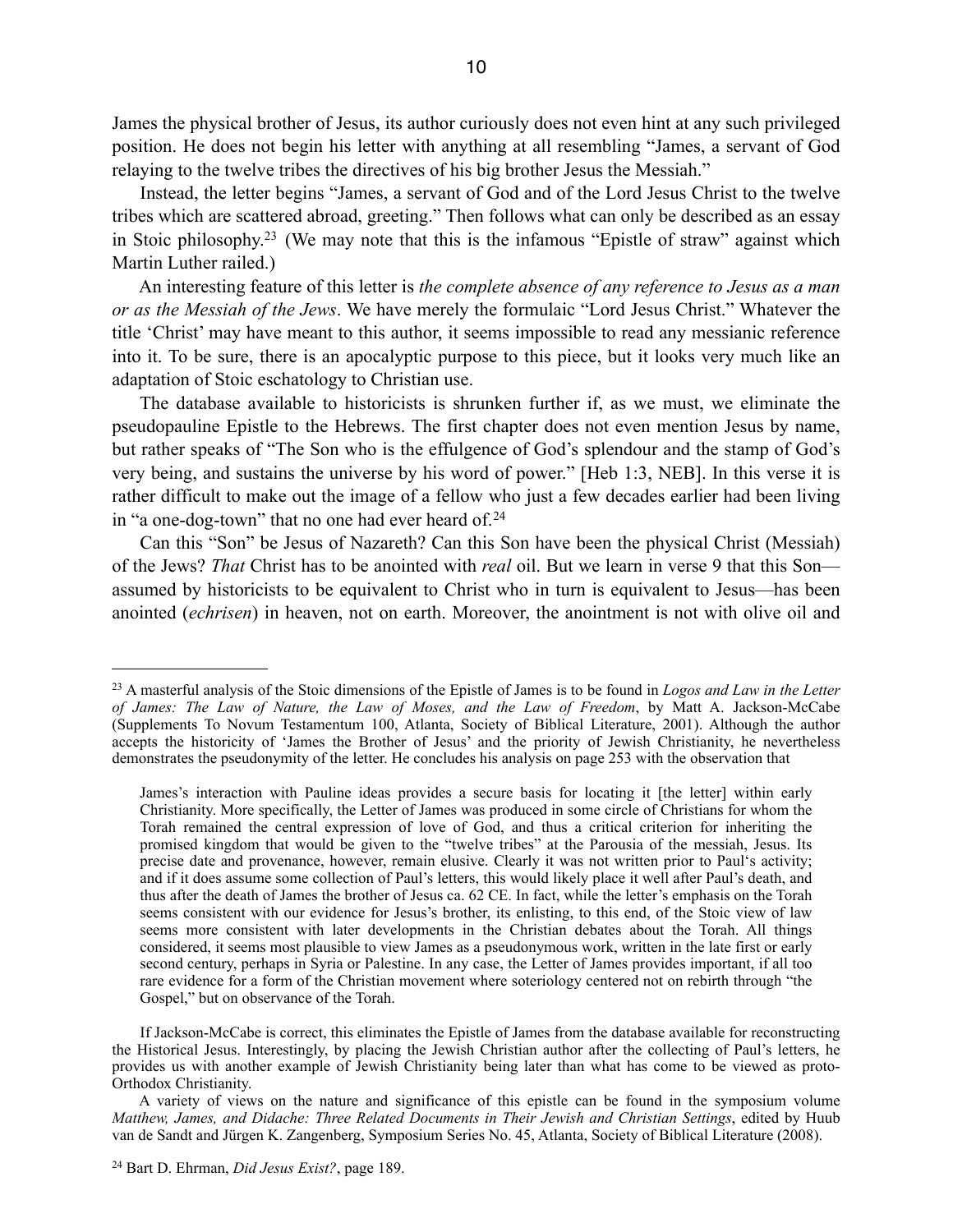essences; rather, the 'oil' is "the oil of gladness" (*elaion agalliaseōs*). Can this Son be the carpenter's son?

 As noted previously, no biographical data can be extracted from the astrotheological nativity brainstorm of the twelfth chapter of the Apocalypse or Revelation of John. That leaves the Gospels and Acts, and I will argue that this limitation will prove lethal to the historicist cause. In trying to prove the quondam existence of any kind of gospel Jesus, it will be seen, historicists come face to face with the greatest problem of all: a problem in epistemology and philosophy of science.

## **The Epistemological Jesus**

 The historicists' problem in epistemology is straight-forward. It is even theoretically impossible for Ehrman—or anyone—prove the existence of Jesus of Nazareth on the basis of the evidence available to us this late in history without falling into a scientifically meaningless argument.

 Before we go any further, I must explain what I mean by "scientifically meaningless argument." Let us consider by way of illustration two propositions: (1) 'The moon is made of green cheese'; (2) 'Undetectable gremlins inhabit the rings of Saturn.' Although a non-scientist would be likely to say that both propositions are false, a scientist would claim that only one of these claims is false—the green-cheese proposition. The Saturnian gremlin claim, a scientist would explain, is neither true nor false; it is scientifically meaningless. 'True' and 'false' can apply only to meaningful sentences.

 Well, then, how does one tell if a proposition is meaningless or meaningful? To be meaningful a claim must in principle be falsifiable. That is, one must be able at least to imagine a test that could be performed that conceivably could show the proposition to be false.

 The green-cheese proposition can easily be tested today. But even before our astronauts went to the moon and discovered that moon dust is no good in salad dressing, it was easy to imagine what one could do to see if the moon were, in fact, cheese. But the gremlin sentence, by contrast, cannot be tested even in the imagination. Were we to send a rocket to Saturn that was carrying the finest gremlinometers that the creation scientists at NASA were able to build, *ex definitio* they would not be able to detect undetectable gremlins. Undetectable gremlins are forever undetectable and thus unverifiable. The gremlin proposition is thus meaningless and is neither true nor false.

 Thus, the sentence 'Jesus of Nazareth once lived in Nazareth' is a meaningful sentence. It can be tested and it has proven to be false. The sentence 'The Jesus of the gospels once lived somewhere or other,' however, is meaningless. There is no conceivable way to falsify it. Even if every square inch of Israel/Palestine were excavated and no genuine Jesuine artifacts were discovered, one could always be told "You didn't search thoroughly enough," or "All traces disappeared long ago," or "He was too obscure to leave an identifying trace." The Jesus of Somewhere-or-Other, thus, is just another undetectable gremlin.

 Returning to Bart Ehrman and his book *Did Jesus Exist?,* we must look to see if his theses not only are correct or incorrect, but also we must see if any of them are *neither* true nor false scientifically meaningless.

 Let us consider the problem of Nazareth. René Salm and I have argued that Nazareth was not inhabited at the turn of the era. Ehrman rejects our evidence, siding with Franciscan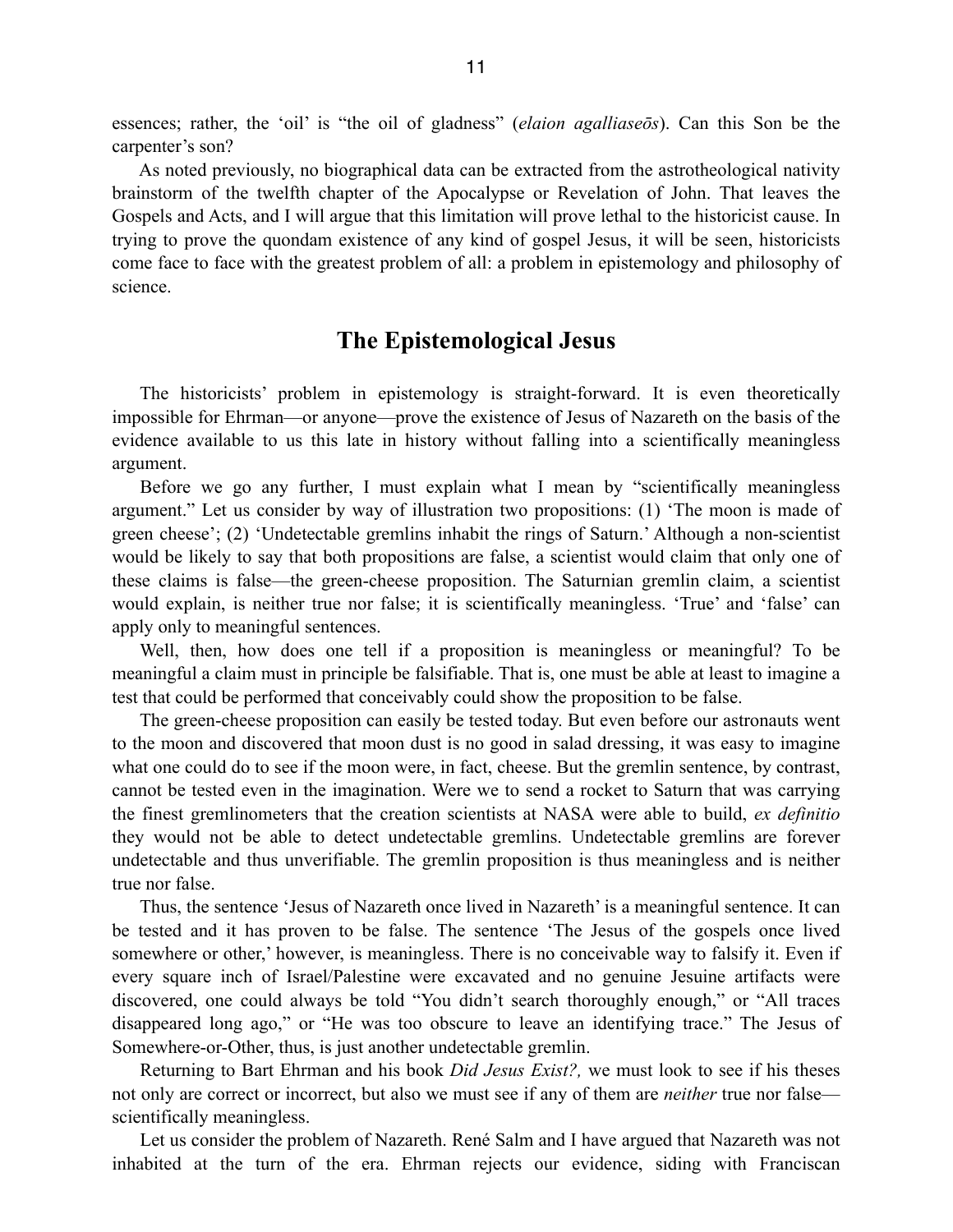archaeological apologists (who have destroyed most of the archeological stratigraphy at the venerated sites they control and made further truly scientific excavations impossible) and some recent archaeologists who have made claims of habitation at Nazareth at the turn of the era but never have shown their data for critics to evaluate. (It would, after all, be devastating to Christian tourism in Israel if it became certain that the present city called Nazareth was not the "one-dogtown" of Jesus that Ehrman claims it to have been.<sup>25</sup>

 Just to be safe, however, Ehrman claims that it doesn't really matter if Nazareth of today isn't the Nazareth of Jesus or if Jesus didn't actually come from there. He would still be Jesus, merely Jesus of Someplace-Else!

"One supposedly legendary feature of the Gospels relates closely to what I have just argued and is in fact one of the more common claims found in the writings of the mythicists. It is that the alleged hometown of Jesus, Nazareth, in fact did not exist but is itself a myth (using the term as the mythicists do). The logic of this argument, which is sometimes advanced with considerable vehemence and force, appears to be that if Christians made up Jesus's hometown, they probably made him up as well. I could dispose of this argument fairly easily by pointing out that it is irrelevant. If Jesus existed, as the evidence suggests, but Nazareth did not, as this assertion claims, then he merely came from somewhere else.["26](#page-11-1)

 It is not clear in the above passage whether Ehrman has simply misunderstood the argument that I and other mythicists have advanced or if he misunderstands the logic of science. The former possibility seems likely from the fact that even though on the page cited he discusses my article "Where Jesus Never Walked,["27](#page-11-2) he incorrectly summarizes the mythicist argument by the statement "The logic of this argument… appears to be that if Christians made up Jesus's hometown, they probably made him up as well." Whether such a claim would in fact be "irrelevant" could be debated, but it is not the argument I would make and it is not the usual argument I have found other scholars to use.

 Rather, the argument I have made is simply the fundamentally *scientifically relevant* argument that if Nazareth did not exist when Jesus and the Holy Family should have been living there, then of logical necessity *Jesus of Nazareth* could not have existed. By extension, that would mean of course that the Jesus of Matthew and Luke also could not have existed.[28](#page-11-3) Why is this argument not only relevant, but relevant in a way that is *sine qua non*? Let us see.

 The difference between Jesus *of Nazareth* and practically all the other gods and goddesses whose existence has ever been claimed is this. By being a character *who was defined* as being *physically* associated with a specific town at a specific place at a specific time, his existence

<span id="page-11-0"></span><sup>25</sup> Bart D. Ehrman, *Did Jesus Exist?*, page 189.

<span id="page-11-1"></span><sup>26</sup> *Ibid*, p. 191. It must not be thought that Ehrman is being facetious or alone in his judgment here. Some years ago I polled my fellow members of The Jesus Project, asking them the question: "If it could be shown conclusively that present-day Nazareth was not inhabited at the time of Jesus, would you continue to believe in his historical reality?" A large fraction answered "yes" to the question.

<span id="page-11-2"></span><sup>27</sup> *Through Atheist Eyes, Volume One,* Cranford, NJ, American Atheist Press (2011) pp. 27–56.

<span id="page-11-3"></span><sup>28</sup> Were it the case that Mark 1:9—"…Jesus came from Nazareth in Galilee…"—was (contrary to my opinion) *not* an interpolation, then the Jesus of Mark also could not have existed.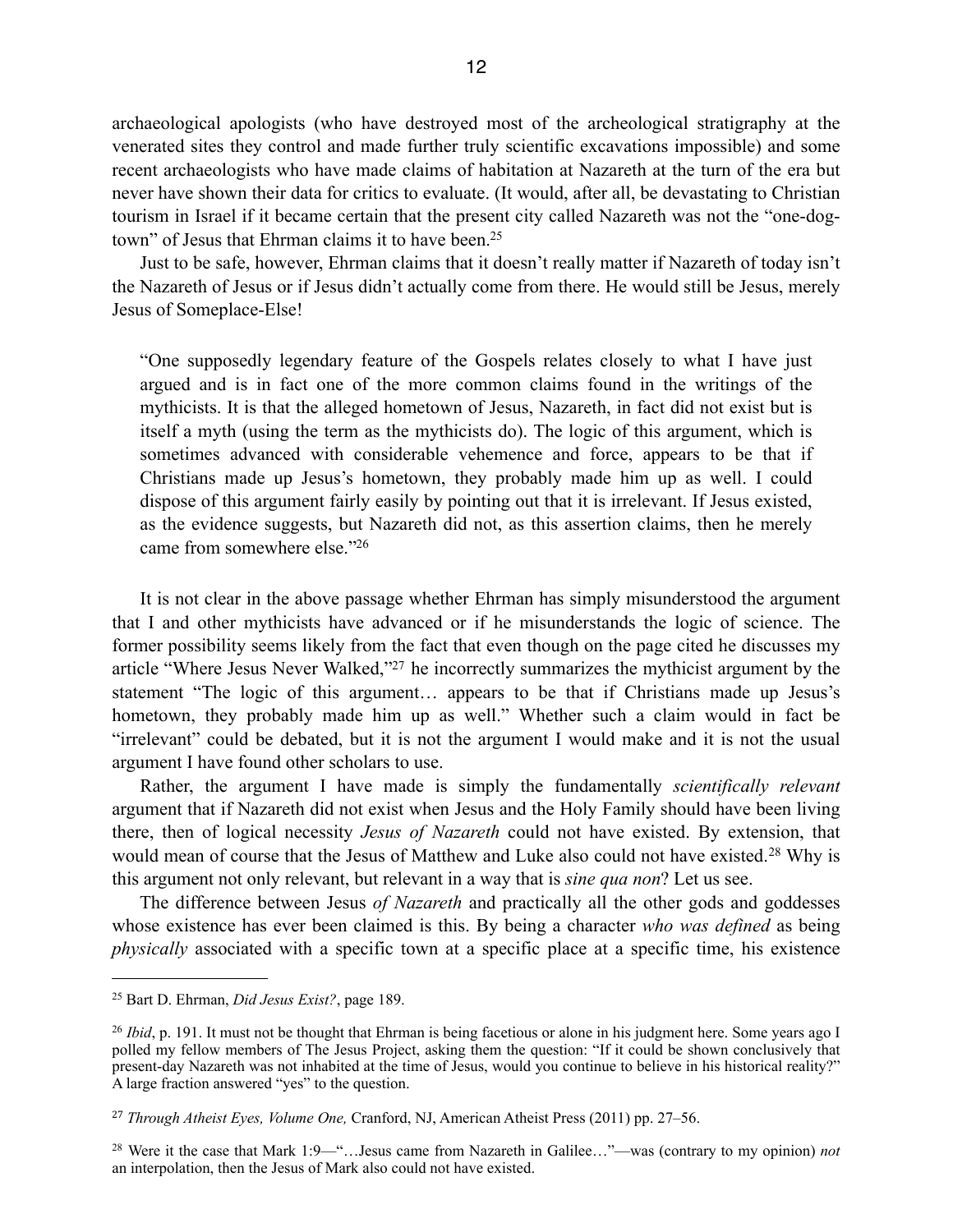could in principle be tested. Claims of his existence would thus be meaningful in the scientific sense. Exhaustive archaeological surveying of the site claimed to be Nazareth could in principle determine the existence claim to be false if the site showed no evidence of habitation at the requisite periods. On the other hand, it could only add a tiny bit of weight to the truth side of the claim if the archaeological evidence of habitation at the turn of the era were positive.

 Claims of the existence of a Jesus of Someplace-Else, however, like claims of the existence of Zeus, or Thor, or Yahweh would be scientifically meaningless *since in principle they could not be tested or falsified*. [29](#page-12-0) They are scientifically meaningless. It is unfortunate that so many biblical scholars have not had adequate training in the philosophy and logic of science. If Ehrman had read more of the first, second, and fourth volumes of my recent *Through Atheist Eyes: Scenes From a World That Won't Reason*, he could have avoided blunders such as the Jesus of Someplace-Else.

 Nevertheless, Ehrman is still able to assert he could identify *some* Jesus, even if not Jesus of Nazareth. But just exactly which Jesus would that be?

## **The Face of Ehrman's Jesus**

 The image that Ehrman thinks he sees and describes in great and enhanced detail in the last part of his book *Did Jesus Exist?* most certainly is not the Yeshu of Jewish writings of late antiquity that can be interpreted to mean that Jesus was born a bastard at the time of Alexander Jannaeus [r. 103–76 BCE]. According to one version of the *Sepher Toldoth Yeshu*, [30](#page-12-1) the scurrilous antigospel some have claimed was cited by the Greek philosopher Celsus around the year 177 CE, "In the year 671 of the fourth millenary (of the world), in the days of Jannaeus the king, a great misfortune happened to the enemies of Israel. There was a certain idle and worthless debauchee named Joseph Pandera, of the fallen tribe of Judah…" According to this version of the *Toldoth*, Miriam gave birth to Yeshu/Jesus at the time of Alexander Jannaeus around a hundred years 'Before Christ'!

<span id="page-12-0"></span><sup>&</sup>lt;sup>29</sup> Because they are not defined with respect to specific times, places, and physical properties, one is perpetually on a wild-goose chase trying to find them. No matter where we might look, we are told that we simply didn't look in the right place or at the right time. All such gods are the equivalents of undetectable gremlins. In the case of Jesus of Nazareth, however, an exhaustive search is possible in principle, and René Salm has done an exhaustive analysis of the Roman Catholic 'venerated sites' owned and operated by the Franciscans and has found no compelling evidence of habitation at the turn of the era. Desperate claims are now being made that the right spots haven't been examined, and other parts of the Nazareth hill are being claimed to show proof of habitation at the proper time. Alas, by admitting that the venerated sites are not the correct locations for the holy homes of the Jesus family, it must now be admitted that the Roman Catholic Church was wrong in its profitable claim to the property deeds for Mary's home and Joseph's workshop. Perhaps an Evangelical Protestant-run theme park such as The Nazareth Village Farm Project will be able to stake a more durable claim.

It is worth noting, moreover, that the Gospel of Luke makes the claim that the Nazareth of Jesus had a synagogue at the top of the hill at the edge of a cliff. [Luke 4:28–30] These details absolutely rule out present-day Nazareth as the town of Jesus. Are there *any* hills in Galilee with first-century synagogue remains atop them bordering a cliff? I don't think so, but tour guides carrying out archaeological research might be able to find one. Or create one.

<span id="page-12-1"></span><sup>30</sup> Two thoroughly annotated versions of this antigospel have been reprinted as appendices A and B of my book *The Jesus the Jews Never Knew: Sepher Toldoth Yeshu and the Quest of the Historical Jesus in Jewish Sources* (Cranford, NJ, American Atheist Press, 2003).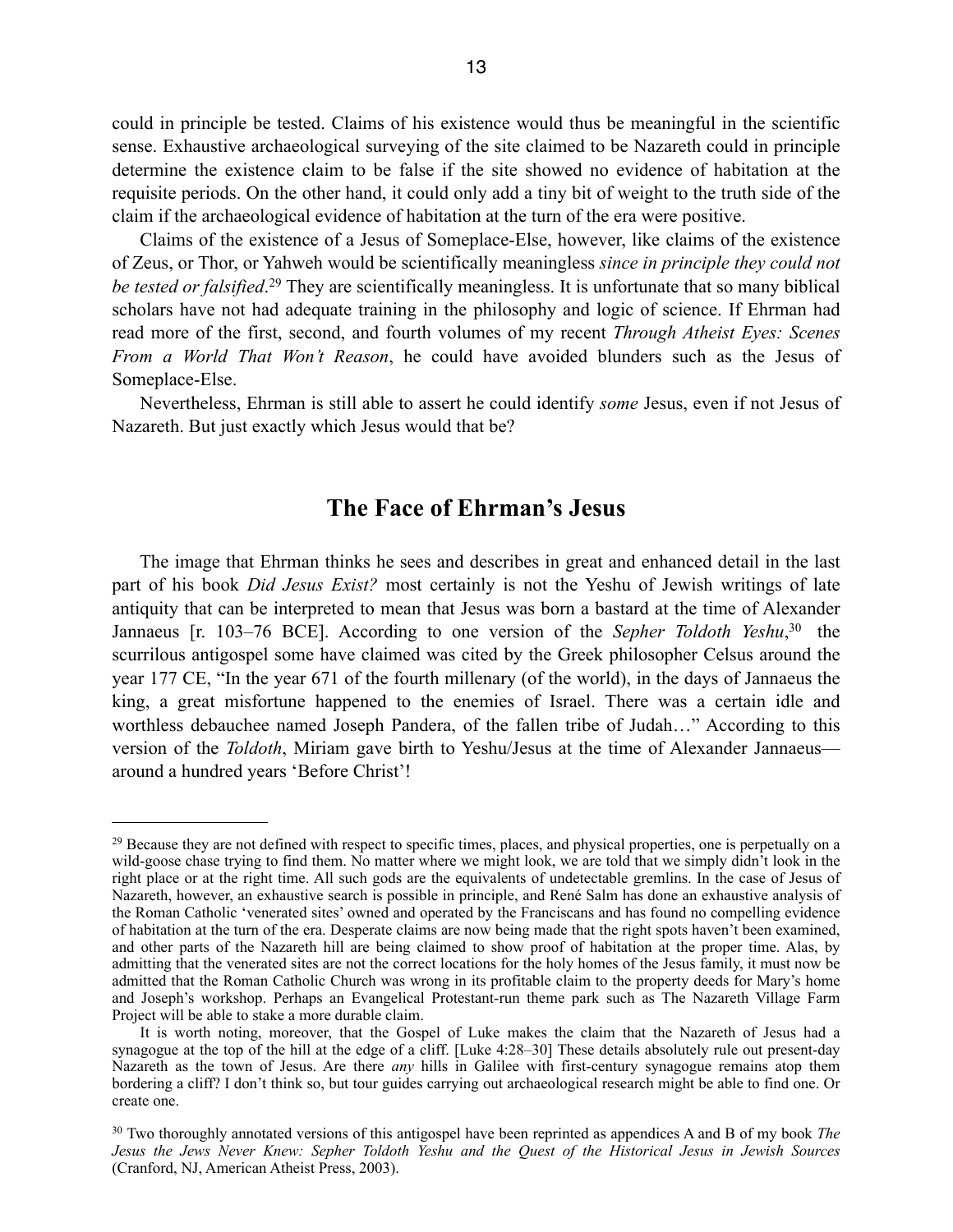Of course, historicists routinely dismiss this source as fanciful anti-Christian Jewish polemics —as though the canonical sources are measurably less fanciful. Nevertheless, Gibbon somewhere speaks of "the anachronism of the Jews, who place the birth of Christ near a century sooner." It is amusing to note that according to the Jewish calendar, which was not standardized until the fourth century  $CE$ ,<sup>[31](#page-13-0)</sup>, the Julian year 1 CE corresponds to Hebrew year 3762, so that the year 3671 of the *Toldoth* would place the birth of Yeshu around the year 90 BCE.

 Obviously, Ehrman's picture of Jesus of not-Nazareth does not look at all like the old photographs of Yeshu ben Pandera. Still less—here's no surprise—the Ehrman image exhibits no similarities at all to that of the early Jewish Christians discussed by Shlomo Pines in his famous paper "The Jewish Christians of the Early Centuries of Christianity According to a New Source."<sup>32</sup> According to Pines, those early Christians placed the ministry of their Jesus approximately *five hundred years* before the Council of Nicaea, which was held in the year 325 CE! Doing the easy subtraction, we find that Jesus lived around 175 BCE. Even *I* can agree with Ehrman that *that* Jesus could not have existed. After all, archaeological evidence<sup>33</sup> shows that Nazareth was not inhabited in 175 BCE.

 Ehrman's Jesus also does not match up with that of the unknown author of "The Letter of Pilate to Claudius["34](#page-13-3) who thought that Jesus was done in during the reign of Claudius instead of Tiberius as everyone 'knows.' More importantly, he disagrees with Irenaeus, the Church Father [120–202] who also thought that Jesus lived into his late 40s, and thus into the reign of Claudius [*r*. 41-54]!

 As if this all does not create enough confusion concerning the position Jesus of Nazareth may have occupied in Roman chronology, there is another oddity of history that seems somehow to relate to 'the Historical Jesus' and should have been investigated by Ehrman. This is the peculiar fact that Iberia for a long time used a calendrical system for which the commencement year corresponded to 38 BCE. According to an article in the on-line edition of *The Catholic Encyclopedia*, [35](#page-13-4)

Spain, with Portugal and Southern France, observed an era of its own long after the rest of Christendom had adopted that of Dionysius [Exiguus]. This era of Spain or of the Cæsars, commenced with 1 January, 38 B.C., and remained in force in the Kingdom of

<span id="page-13-4"></span><sup>35</sup> *The Catholic Encyclopedia* (http://www.newadvent.org/cathen/03738a.htm), article "Chronology, General," section "Beginning of the year."

<span id="page-13-0"></span><sup>31</sup> *The Book of Calendars*, Frank Parise, Editor. Facts On File, Inc., New York, NY, (1982), pp. 12–43.

<span id="page-13-1"></span><sup>&</sup>lt;sup>32</sup> Shlomo Pines, "The Jewish Christians of the Early Centuries of Christianity According to a New Source," *Proceedings of the Israel Academy of Sciences and Humanities* 2 (1968): 237-310.

<span id="page-13-2"></span><sup>33</sup> See the extended arguments and evidence of René Salm in his *The Myth Of Nazareth, The Invented Town Of Jesus* (Cranford, NJ, American Atheist Press, 2008).

<span id="page-13-3"></span><sup>&</sup>lt;sup>34</sup> Not having taken the time to read my explanation of the tradition of Jesus living into his forties or even fifties [*The Jesus the Jews Never Knew*, pp. 127–29], Ehrman writes in his introduction to "The Letter of Pilate to Claudius" [*The Apocryphal Gospels: Texts and Translations* (with Zlatko Pleše, Oxford University Press, 2011), p. 511], "It is not clear what to make of the anachronistic reference to Claudius as the emperor at the time of Jesus' death (rather than Tiberius; Claudius would not assume the throne for another decade). The author of this letter, living so long after the fact, may simply not have known the facts of Roman imperial history." Actually there appear to have been *many* attempts *post hoc* to locate Jesus in the frame of human history. *This is hard to understand only if he had actually lived*.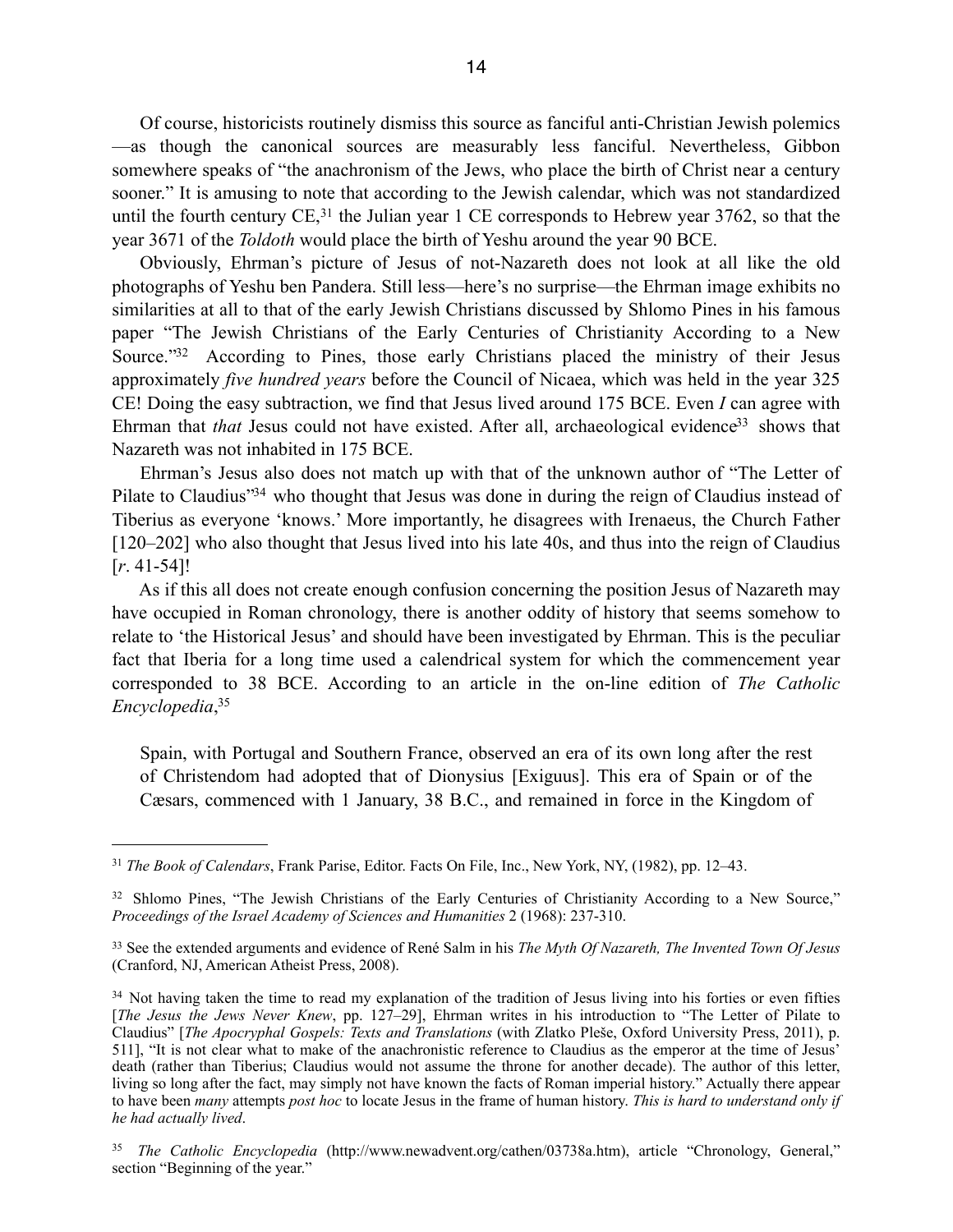Castile and Leon till A.D. 1383, when a royal edict commanded the substitution of the Christian Era. In Portugal the change was not made till 1422. No satisfactory explanation has been found of the date from which this era started.

 Wouldn't it be reasonable to conclude that the Iberians and their neighbors on the north began their era on a date they took to be the year of Jesus' birth? Remember, these were *very* Christian nations. Why would they so long resist the general 'Christian Era' of the rest of Europe unless they had reason to believe they had better information than did Dionysius Exiguus when he set the starting point for his Christian Era at what so long has been reckoned as the year AD 1? It certainly looks as though an important part of Christendom believed that Jesus had been born 38 years 'Before Christ'[!36](#page-14-0)

 Despite these problems in natal chronology, Ehrman seems quite certain that the dots and spots and splotches he has connected into the image of a man are traces of an actual man who was born and lived at the time the Gospel of Matthew says he lived, before the death of Herod the Great in 4 BCE. Or, maybe, at the time the Gospel of Luke says—during the Augustan census of Quirinius in 6 CE. Or, at any rate, *some* time around the turn of the era. Yes, he lived somewhere some time around the turn of the era.

 But there is a far more interesting and historically important Jesus whom Ehrman has not called to sit to have his portrait sketched: the Jesus of the Docetists and Gnostics. Although he gives no reasons for his manifest preference, Ehrman doesn't think the true Jesus of Christian origins was the Jesus of the Docetists or Gnostics—traces of whose Jesus or Christ (sorting out the two is a difficult and daunting task) form a large chunk of the picture we might be able to reconstruct of any Jesus. Removal of the Docetic and Gnostic evidence from the data-set with which we might seek to test the historicity of the Jesus of some place and some time around the turn of the era makes that testing more difficult—and probably less meaningful. (By ruling out evidence that could disconfirm his hypothesis of historicity, Ehrman comes dangerously close to making his thesis scientifically meaningless by making it less open to testing and falsification.)

 How comes it then that an expert in the apocryphal literature would ignore his own scholarship when trying to reconstruct his Jesus of Not-Nazareth? I am guessing that Ehrman ignored the Jesus of the Docetists and Gnostics because he realized their writings would be of no use whatever in reconstructing a *historical* Jesus or Christ. Given his powerful historicist bias and the relative narrowness of his education, it probably never occurred to him to weigh the significance of those documents as evidence *against* historicity. Had he read my essay "What does it mean to be scientific?["37](#page-14-1) he would have realized the need to think like a scientist in order better to understand the relevance of his own research.

 Ehrman has shown in his magisterial *The Orthodox Corruption of Scriptur[e38](#page-14-2)* that a large number of passages in the New Testament were altered to refute the Docetists and Gnostics. How shall we evaluate this? If my thesis that both the genealogies and birth narratives in the New

<span id="page-14-0"></span><sup>&</sup>lt;sup>36</sup> The Egyptologist Margaret Morris (personal communication) has informed me that 38 BCE corresponds to the year in which worship of Octavian (Augustus Caesar) began in the Iberian Peninsula.

<span id="page-14-1"></span><sup>37</sup> Frank R. Zindler, "What does it mean to be scientific?" *Through AtheistEyes: Scenes From a World That Won't Reason, Volume Two: Science & Pseudoscience*, (Cranford, NJ, American Atheist press, 2011) pp. 110-126.

<span id="page-14-2"></span><sup>38</sup> Bart D. Ehrman, *The Orthodox Corruption Of Scripture: The Effect of Early Christological Controversies on the Text of the New Testament*, New York, NY, Oxford University Press (1993).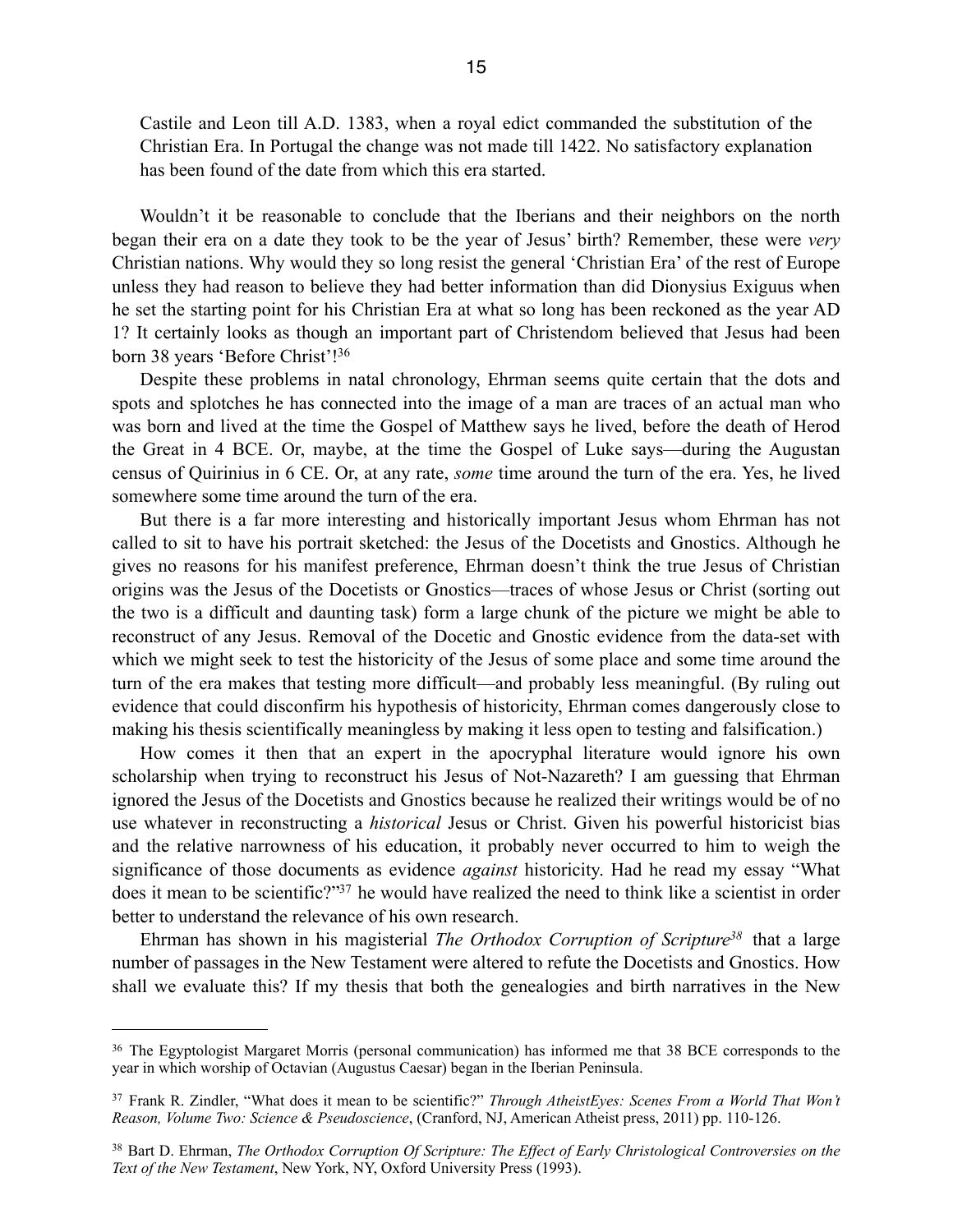Testament were made up to thwart the Docetists and Gnostics, the veracity of a large amount of textual evidence is involved and so these passages now become unavailable for constructing an image of Jesus. We cannot know *a priori* who was correct—the proto-Orthodox or the Docetists and Gnostics[.39](#page-15-0)

 Ehrman is also the author of a *New York Times* Best Seller titled simply *Forged,* with the more expansive subtitle *Writing in the Name of God—Why the Bible's Authors Are Not Who We Think They Are.* Although I am not certain he would agree with me that the genealogies and birth legends were invented to confute the Docetists and Gnostics, nevertheless he agrees that that material is not suitable for use in any residue of data points to be used in connecting the dots of the Jesus picture:

 "With regard to the stories of Jesus's birth, one does not need to wait for the later Gospels, mentioned above, to begin seeing the fabricated accounts; they are already there in the familiar versions of Matthew and Luke. There never was a census under Caesar Augustus that compelled Joseph and Mary to go to Bethlehem just before Jesus was born; there never was a star that mysteriously guided wise men from the East to Jesus; Herod the Great never did slaughter all the baby boys in Bethlehem; Jesus and his family never did spend several years in Egypt. These may sound like bold and provocative statements, but scholars have known the reasons and evidence behind them for many years. …

 It is almost impossible to say whether the people who made up and passed along these stories were comparable to forgers, who knew full well that they were engaged in a kind of deception, or whether they, instead, were like those who falsely attributed anonymous books to known authors without knowing they were wrong. … They may not have meant to deceive others (or they may have!), but they certainly did deceive others. In fact, they deceived others spectacularly well. For many, many centuries it was simply assumed that the narratives about Jesus and the apostles—narratives both within and outside the New Testament—described events that actually happened.<sup>40</sup>

 It is unlikely that Ehrman realized what he had admitted here when later he composed *Did Jesus Exist? The Historical Evidence for Jesus of Nazareth.* We must emphasize the sub-title of the book here. For it is precisely in the birth narratives that we find all but two references to

<span id="page-15-1"></span><span id="page-15-0"></span><sup>&</sup>lt;sup>39</sup> We are debating the historicity of Jesus of Nazareth merely because the Orthodox won the war. If any one of the non-Jewish 'heresies' had won out, the notion that Jesus of Nazareth had ever been born would then be the heresy. We have no reason to believe the Orthodox more than we believe the Docetists or Gnostics. There is danger in believing any of them. *Caveat creditor*!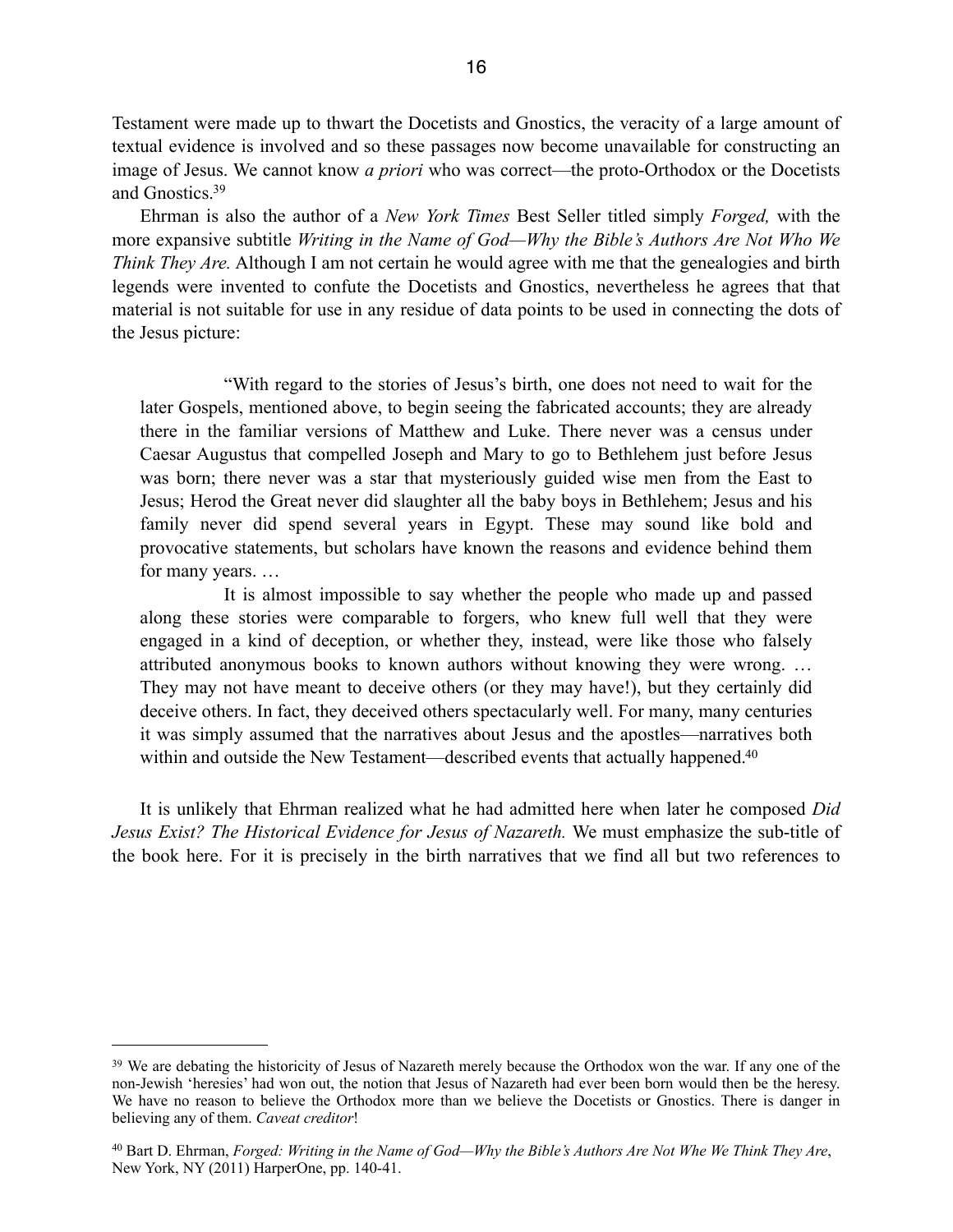Nazareth<sup>41</sup> in the entire canonical New Testament! When we eliminate the birth legends from our database we no longer have any compelling support for the existence of Jesus' purported hometown, and without Nazareth, Jesus becomes inevitably the Jesus of Someplace-Else—who, as we shall see, is a meaningless and identity-less character. It is hard to estimate how much of the Jesus of (Not)-Nazareth database is left now for Ehrman to use in reconstructing the face. Fifty percent? Forty percent? Even less?

 It cannot be stressed too strongly: the more data Ehrman has to exclude from his database, the less likely it is that he can produce a meaningful hypothesis concerning a historical Jesus. By excluding all data that might argue against or falsify his thesis, his thesis is in danger of becoming worse than wrong; it risks becoming meaningless.

#### **The Jesus of Nowhere-At-All?**

 The more Jesus becomes an ordinary component of the anonymous population inferred to have existed in first-century Palestine, the fewer falsifiable statements concerning him become possible. If Ehrman had understood this simple principle of science, he would not have written that

It is also true, as the mythicists have been quick to point out, that no Greek or Roman author from the first century mentions Jesus. It would be very convenient for us if they did, but alas, they do not. At the same time, the fact is again a bit irrelevant since these same sources do not mention many millions of people who actually did live. Jesus stands here with the vast majority of living, breathing, human beings of earlier ages.<sup>[42](#page-16-1)</sup>

 The fallacious nature of this comparison is obvious to anyone educated in the sciences. By placing Jesus in the class of beings who could not be mentioned by ancient writers because nothing was known about them—not even how many of them there were, when they existed, where they existed—he is putting Jesus into the category of beings about whom nothing specific can be said. From our point in time, nothing can meaningfully be *specifically* said about any particular one of those millions of people we infer to have lived at the time in question. We can only make meaningful claims about the entire population and then, if we are lucky, we may make general, probabilistic claims about hypothetical individual members of the population.

 It might be possible to say, for example, that a person selected at random from that population was 56% likely to be a woman over the age of 30, 92% likely to speak Aramaic, and

<span id="page-16-1"></span><span id="page-16-0"></span><sup>&</sup>lt;sup>41</sup> The first passage is Mark 1:9, that says that "Jesus came from Nazareth in Galilee and was baptized in the Jordan by John." For important technical reasons presented in my chapter "Bart Ehrman and Mark's *Jesus apo Nazareth*," I have argued that this passage is an interpolation, but Ehrman considers it authentic. The other passage is in Acts 10:38, where the Lucan author has made up a speech in which Peter says "You know about Jesus of Nazareth how God anointed him with the Holy Spirit and with power." (Readers may be warned that in reading the KJV books of Mark and Acts many more occurrences of the word 'Nazareth' are to be found, but they are mistranslations from the Greek text which uses titles that should be rendered *Nazarene* or *Nazorean*. Interestingly, Ehrman has also made such a mistake at least once. In his translation of "The Letter of Tiberius to Pilate" [*The Apocryphal Gospels: Texts and Translations,* Bart D. Ehrman and Zlatko Pleše, Oxford U. Press, 2011, pp. 532-33] he mentions "Jesus of Nazareth." This, however, is a KJV-type mistranslation of *Iēsou ton* [*sic*] *Nazōraiou*—'of Jesus the Nazorean.'